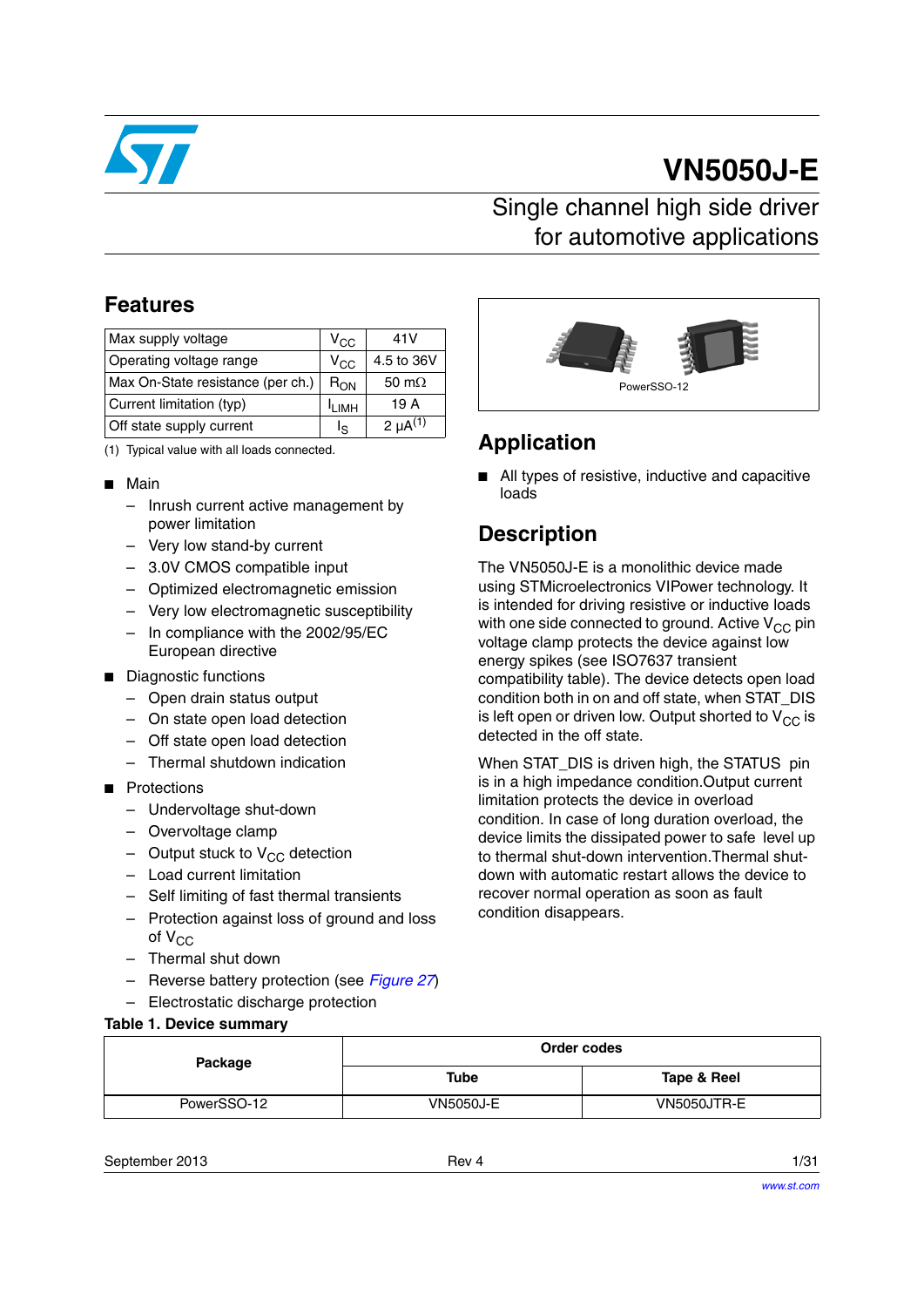# **Contents**

| 1              |     |                                                                 |
|----------------|-----|-----------------------------------------------------------------|
| $\overline{2}$ |     |                                                                 |
|                | 2.1 |                                                                 |
|                | 2.2 |                                                                 |
|                | 2.3 |                                                                 |
|                | 2.4 |                                                                 |
| 3              |     |                                                                 |
|                | 3.1 |                                                                 |
|                |     | Solution 1: resistor in the ground line (RGND only) 20<br>3.1.1 |
|                |     | 3.1.2                                                           |
|                | 3.2 |                                                                 |
|                | 3.3 |                                                                 |
|                | 3.4 |                                                                 |
|                | 3.5 |                                                                 |
| 4              |     |                                                                 |
|                | 4.1 |                                                                 |
| 5              |     |                                                                 |
|                | 5.1 |                                                                 |
|                | 5.2 |                                                                 |
|                | 5.3 |                                                                 |
| 6              |     |                                                                 |

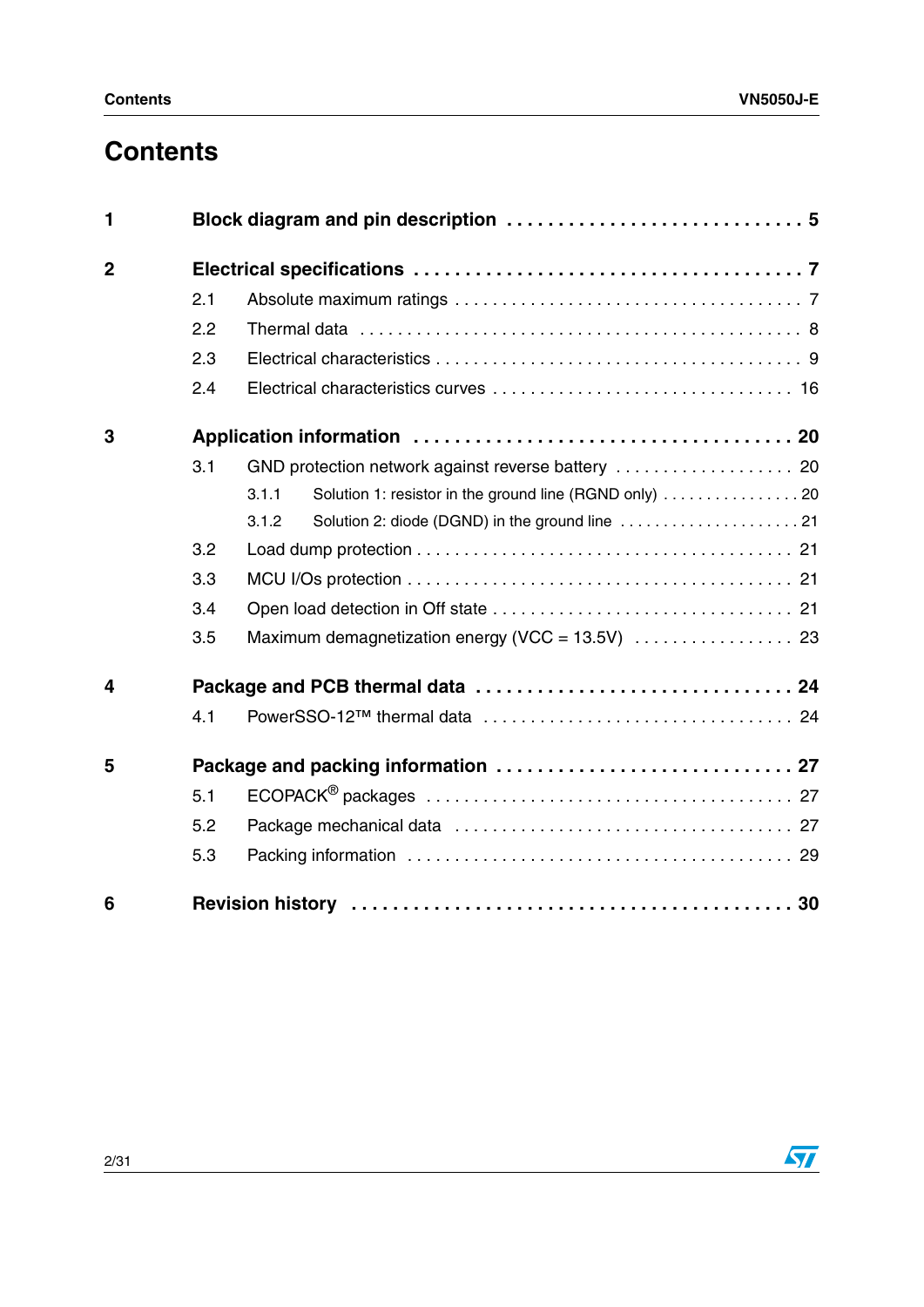# **List of tables**

| Table 2.  |  |
|-----------|--|
| Table 3.  |  |
| Table 4.  |  |
| Table 5.  |  |
| Table 6.  |  |
| Table 7.  |  |
| Table 8.  |  |
| Table 9.  |  |
| Table 10. |  |
| Table 11. |  |
| Table 12. |  |
| Table 13. |  |
| Table 14. |  |
| Table 15. |  |
| Table 16. |  |

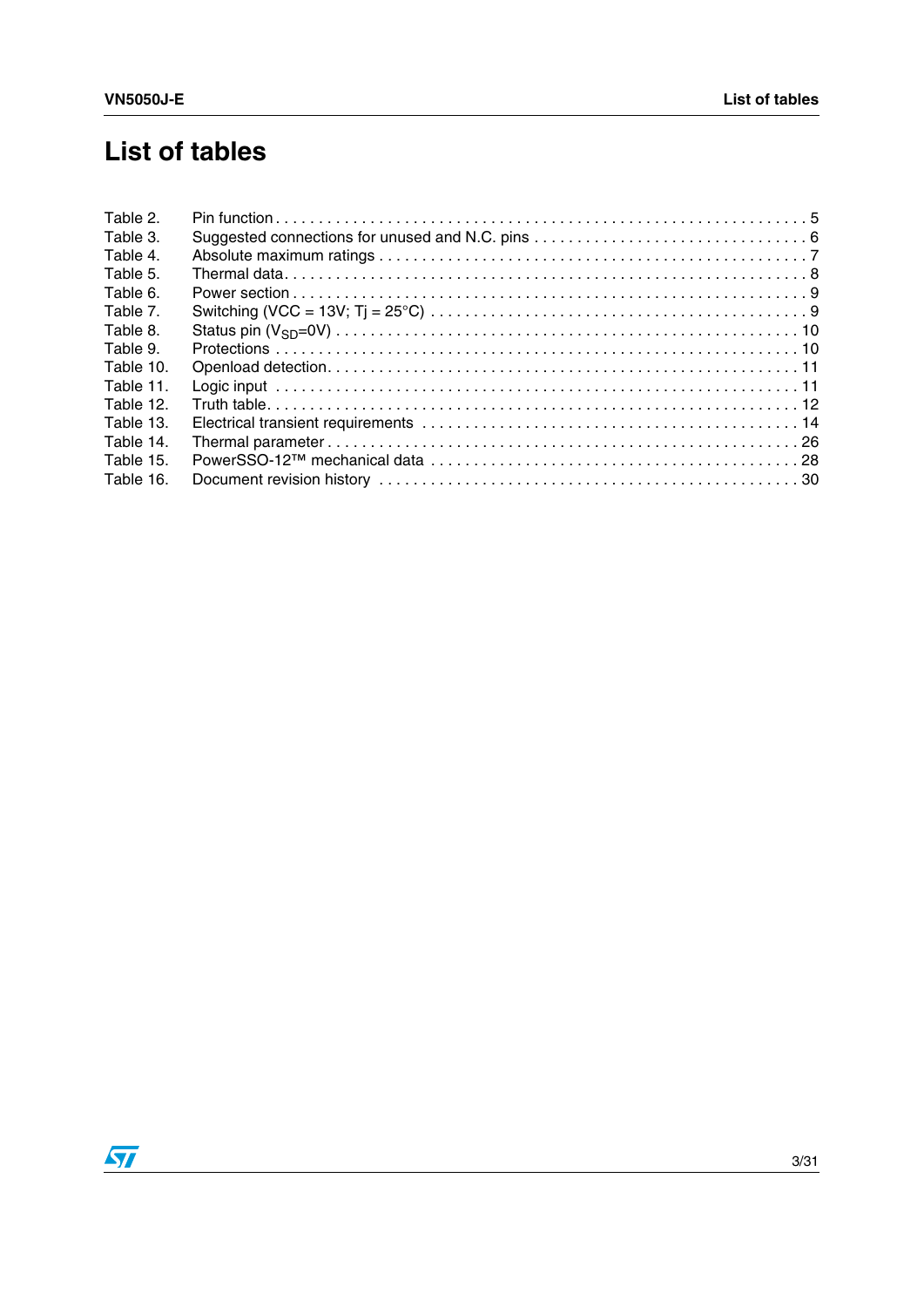# **List of figures**

| Thermal fitting model of a single channel HSD in PowerSSO-12™ 25 |                                                                                                                                   |
|------------------------------------------------------------------|-----------------------------------------------------------------------------------------------------------------------------------|
|                                                                  |                                                                                                                                   |
|                                                                  |                                                                                                                                   |
|                                                                  |                                                                                                                                   |
|                                                                  | Rthi-amb Vs. PCB copper area in open box free air condition 24<br>PowerSSO-12™ thermal impedance junction ambient single pulse 25 |

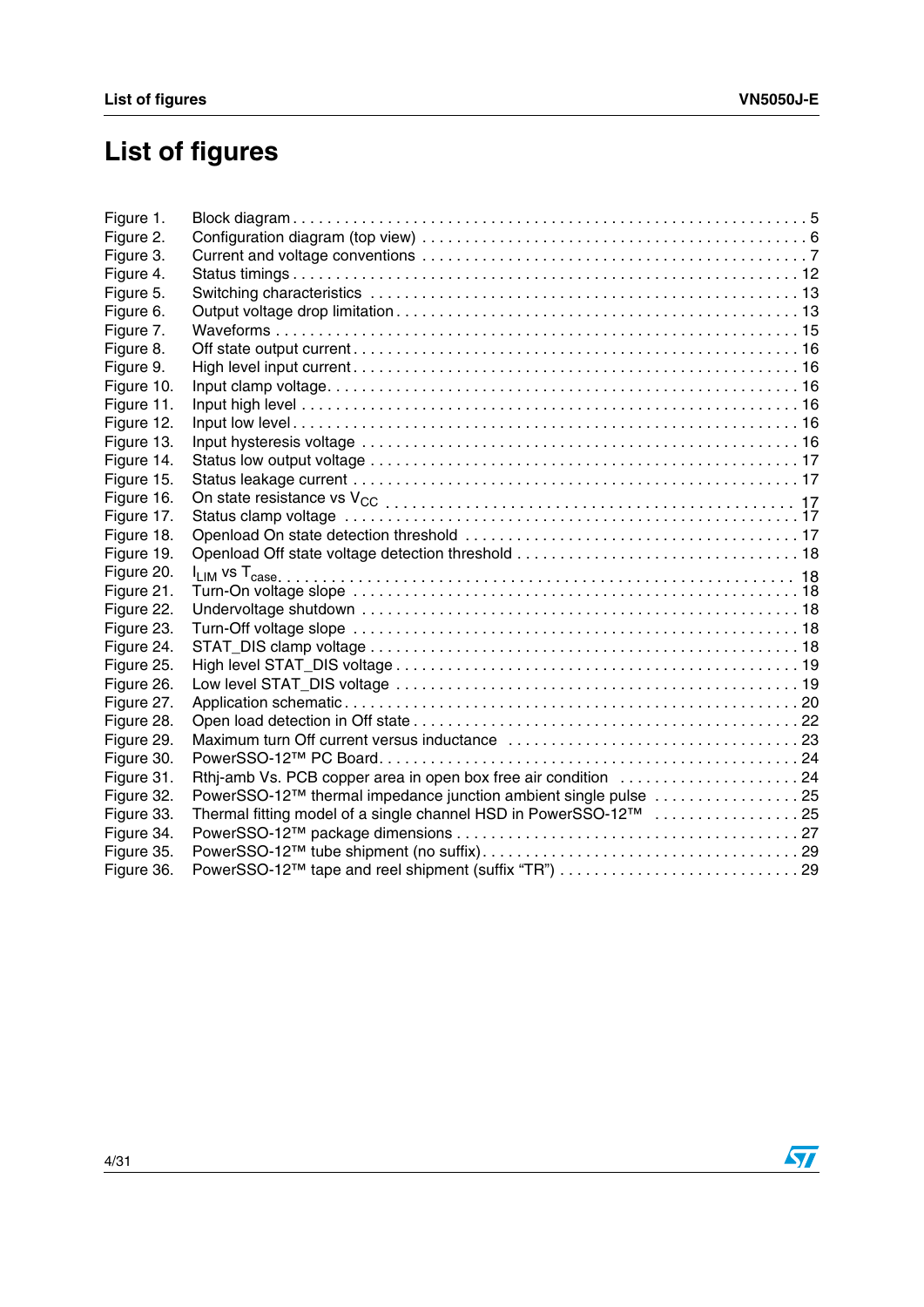# <span id="page-4-0"></span>**1 Block diagram and pin description**



### <span id="page-4-2"></span>**Figure 1. Block diagram**

#### <span id="page-4-1"></span>Table 2. **Pin function**

| <b>Name</b>   | <b>Function</b>                                                                                 |
|---------------|-------------------------------------------------------------------------------------------------|
| $V_{CC}$      | Battery connection.                                                                             |
| <b>OUTPUT</b> | Power output.                                                                                   |
| <b>GND</b>    | Ground connection. Must be reverse battery protected by an external diode/resistor<br>network.  |
| <b>INPUT</b>  | Voltage controlled input pin with hysteresis, CMOS compatible. Controls output<br>switch state. |
| <b>STATUS</b> | Open drain digital diagnostic pin.                                                              |
| STAT DIS      | Active high CMOS compatible pin, to disable the STATUS pin.                                     |

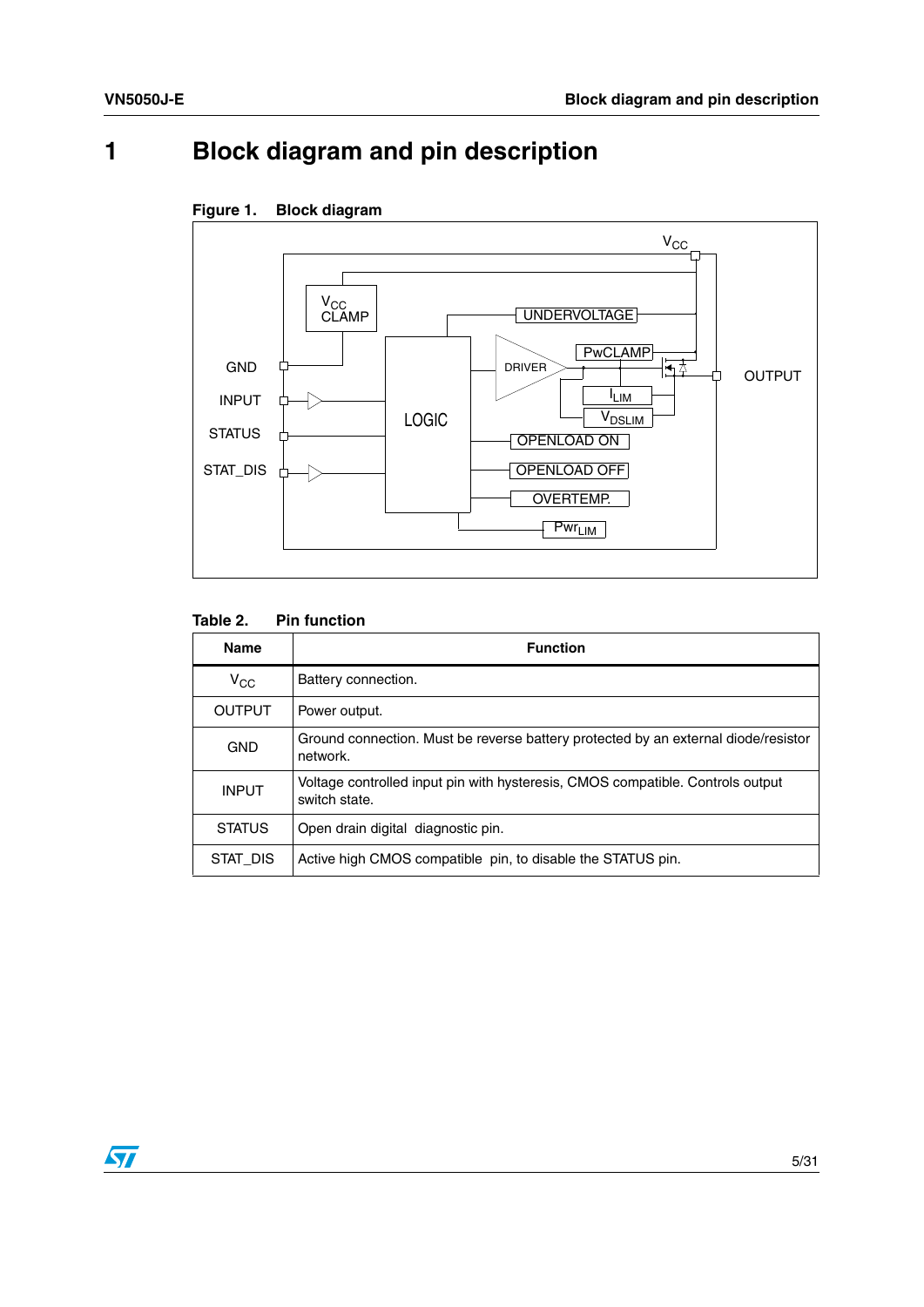

<span id="page-5-1"></span>**Figure 2. Configuration diagram (top view)** 

*Note: The above pin configuration reflects the changes notified with PCN-APG-BOD/07/2886. The new pinout is backaward compatible with existing PCB layouts where pins #1 and #6 are connected to Vcc and/or pins #7 and 12 are connected to OUTPUT. For new PCB designs, these pins should be left unconnected.*

<span id="page-5-0"></span>

| Table 3. | Suggested connections for unused and N.C. pins |  |
|----------|------------------------------------------------|--|
|----------|------------------------------------------------|--|

| <b>Connection / Pin</b> | <b>STATUS</b>         | <b>N.C.</b> | <b>OUTPUT</b> | <b>INPUT</b>                     | STAT DIS                         |
|-------------------------|-----------------------|-------------|---------------|----------------------------------|----------------------------------|
| Floating                |                       |             |               |                                  |                                  |
| To ground               | $N.R.$ <sup>(1)</sup> | x           | N.R.          | Through 10K $\Omega$<br>resistor | Through 10K $\Omega$<br>resistor |

(1) Not recommended.

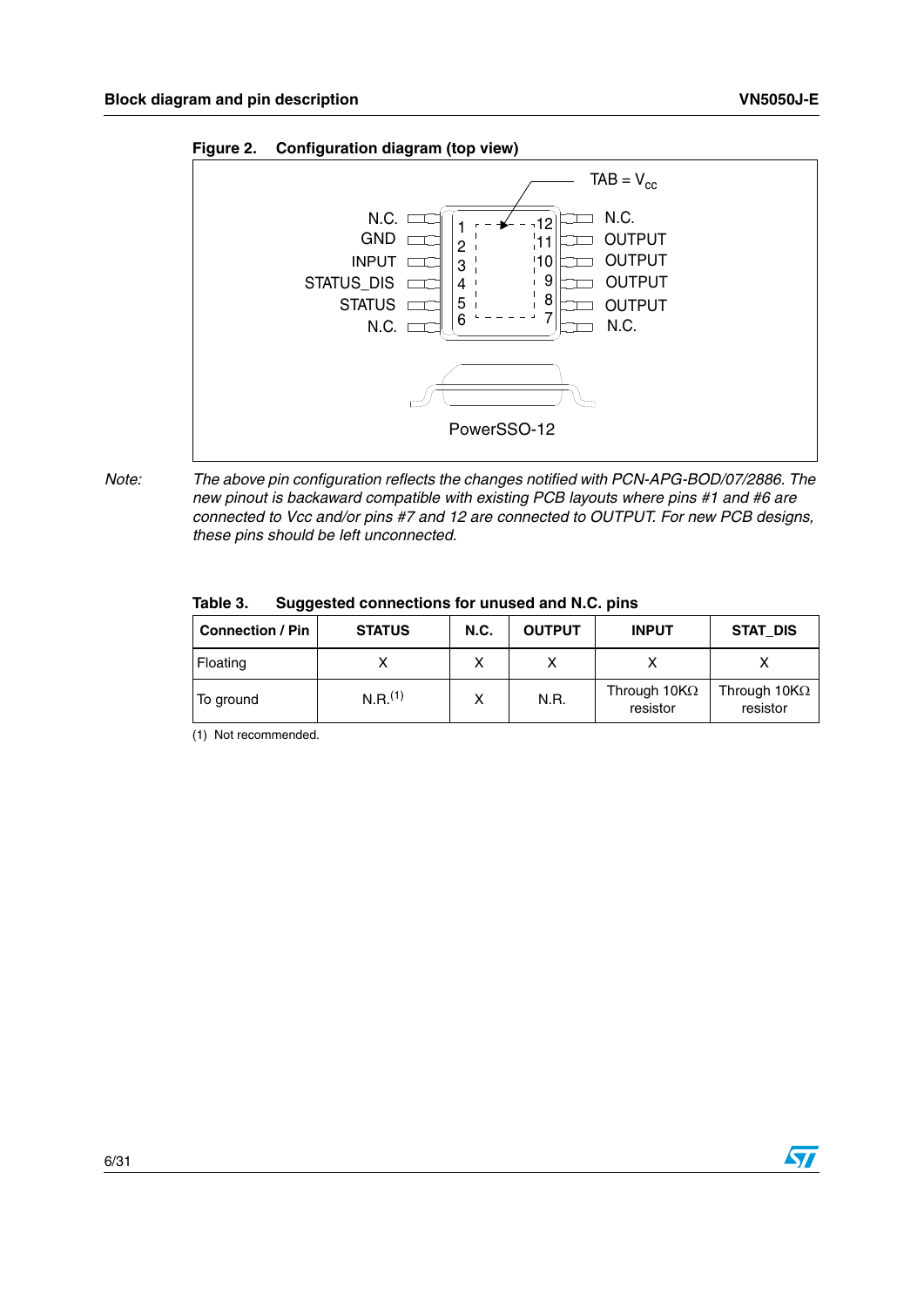### <span id="page-6-0"></span>**2 Electrical specifications**

<span id="page-6-3"></span>



*Note:*  $V_F = V_{OUT} - V_{CC}$  during reverse battery condition.

## <span id="page-6-1"></span>**2.1 Absolute maximum ratings**

Stressing the device above the rating listed in the "Absolute maximum ratings" table may cause permanent damage to the device. These are stress ratings only and operation of the device at these or any other conditions above those indicated in the Operating sections of this specification is not implied. Exposure to the conditions in table below for extended periods may affect device reliability. Refer also to the STMicroelectronics SURE Program and other relevant quality document.

| Symbol             | <b>Parameter</b>                                                                                                                                                   | Value              | Unit |
|--------------------|--------------------------------------------------------------------------------------------------------------------------------------------------------------------|--------------------|------|
| $V_{\rm CC}$       | DC supply voltage                                                                                                                                                  | 41                 | v    |
| $-V_{CC}$          | Reverse DC supply voltage                                                                                                                                          | 0.3                | v    |
| - I <sub>GND</sub> | DC reverse ground pin current                                                                                                                                      | 200                | mA   |
| $I_{\text{OUT}}$   | DC output current                                                                                                                                                  | Internally limited | A    |
| - I <sub>OUT</sub> | Reverse DC output current                                                                                                                                          | 12                 | A    |
| $I_{IN}$           | DC input current                                                                                                                                                   | $+10/ -1$          | mA   |
| <b>I</b> STAT      | DC status current                                                                                                                                                  | $+10/ -1$          | mA   |
| <b>I</b> STAT_DIS  | DC status disable current                                                                                                                                          | $+10/ -1$          | mA   |
| $E_{MAX}$          | Maximum switching energy<br>(L=3mH; R <sub>L</sub> =0 $\Omega$ ; V <sub>bat</sub> =13.5V; T <sub>istart</sub> =150°C; I <sub>OUT</sub> = I <sub>limL</sub> (Typ.)) | 104                | mJ   |

<span id="page-6-2"></span>Table 4. **Absolute maximum ratings** 

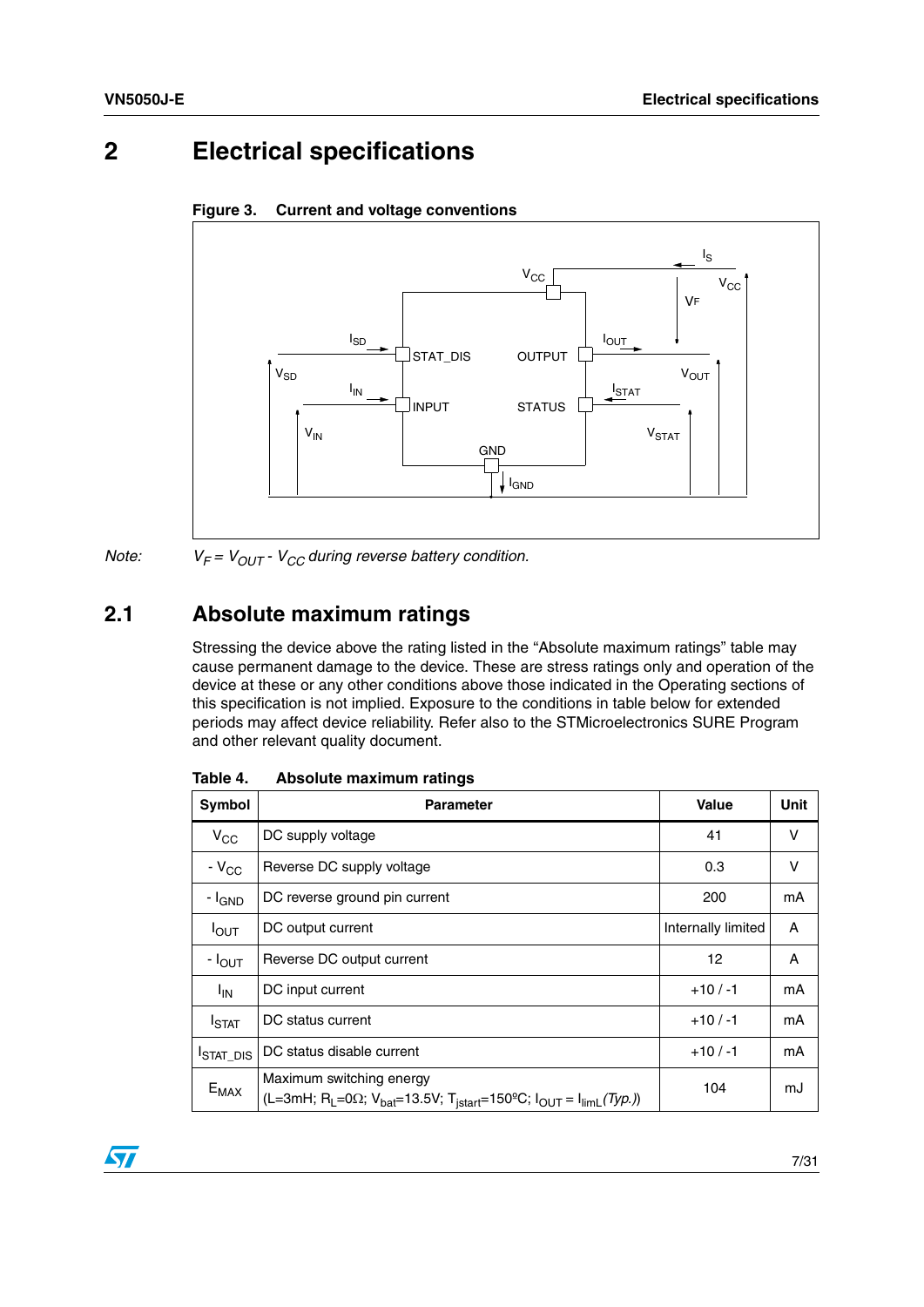| <b>Symbol</b>               | <b>Parameter</b>                                                | <b>Value</b> | Unit |
|-----------------------------|-----------------------------------------------------------------|--------------|------|
| $\mathsf{V}_{\mathsf{ESD}}$ | Electrostatic discharge<br>(Human Body Model: R=1.5KΩ; C=100pF) |              |      |
| V <sub>ESD</sub>            | Charge device model (CDM-AEC-Q100-011)                          | 750          |      |
| T:                          | Junction operating temperature                                  | $-40$ to 150 | °C   |
| ${\mathsf T}_{\text{stg}}$  | Storage temperature                                             | $-55$ to 150 | °C   |

**Table 4. Absolute maximum ratings (continued)**

## <span id="page-7-0"></span>**2.2 Thermal data**

#### <span id="page-7-1"></span>Table 5. **Thermal data**

| Symbol                         | <b>Parameter</b>                                                 | Value         | Unit |
|--------------------------------|------------------------------------------------------------------|---------------|------|
| $R_{\mathsf{thi}\text{-case}}$ | Thermal resistance junction-case (Max.)<br>(with one channel ON) | 2.7           | °C/W |
| R <sub>thj-amb</sub>           | Thermal resistance junction-ambient (Max.)                       | See Figure 31 | °C/W |

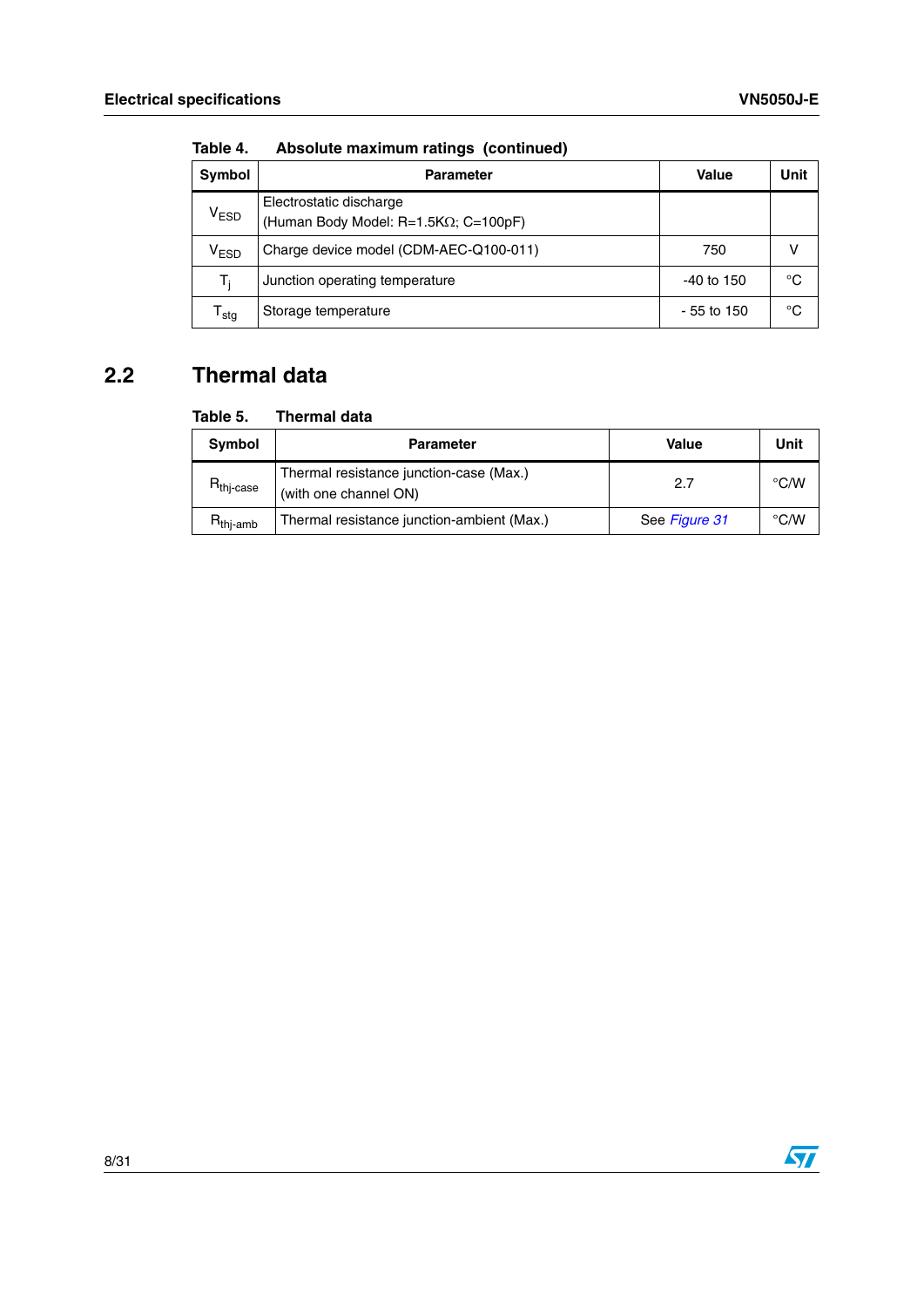### <span id="page-8-0"></span>**2.3 Electrical characteristics**

Values specified in this section are for 8V<V $_{\rm CC}$ <36V; -40°C<T<sub>j</sub><150°C, unless otherwise specified.

| <b>Symbol</b>      | <b>Parameter</b>                                                    | <b>Test conditions</b>                                                                                                                                                              | Min.          | Typ.             | Max.             | Unit                                |
|--------------------|---------------------------------------------------------------------|-------------------------------------------------------------------------------------------------------------------------------------------------------------------------------------|---------------|------------------|------------------|-------------------------------------|
| $V_{\rm CC}$       | Operating supply voltage                                            |                                                                                                                                                                                     | 4.5           | 13               | 36               | V                                   |
| V <sub>USD</sub>   | Undervoltage shutdown                                               |                                                                                                                                                                                     |               | 3.5              | 4.5              | V                                   |
| VUSDhyst           | Undervoltage shut-down<br>hysteresis                                |                                                                                                                                                                                     |               | 0.5              |                  | $\vee$                              |
| $R_{ON}$           | On state resistance <sup>(2)</sup>                                  | $I_{\text{OUT}}$ =1A; T <sub>i</sub> =25°C<br>$I_{\text{OUT}}=1$ A; T <sub>i</sub> =150°C<br>$I_{\text{OUT}} = 1$ A; V <sub>CC</sub> =5V; T <sub>i</sub> =25°C                      |               |                  | 50<br>100<br>65  | $m\Omega$<br>$m\Omega$<br>$m\Omega$ |
| $V_{\text{clamp}}$ | Clamp voltage                                                       | $IS=20mA$                                                                                                                                                                           | 41            | 46               | 52               | V                                   |
| ls                 | Supply current                                                      | Off State; $V_{CC} = 13V$ ; T <sub>i</sub> =25°C;<br>$V_{IN} = V_{OUT} = V_{SENSE} = V_{CSD} = 0V$<br>On State; V <sub>CC</sub> =13V; V <sub>IN</sub> =5V;<br>$I_{\text{OUT}} = 0A$ |               | $2^{(1)}$<br>1.9 | $5^{(1)}$<br>3.5 | μA<br>mA                            |
| $I_{L(off1)}$      | Off state output<br>current <sup>(2)</sup>                          | $V_{IN} = V_{OUIT} = 0V$ ; $V_{CC} = 13V$ ;<br>$T_i = 25^\circ C$<br>$V_{IN} = V_{OUT} = 0V$ ; $V_{CC} = 13V$ ;<br>$T_i = 125$ °C                                                   | $\Omega$<br>0 | 0.01             | 3<br>5           | μA                                  |
| $I_{L(off2)}$      | Off state output current <sup>(2)</sup> $V_{1N}$ =0V; $V_{OUT}$ =4V |                                                                                                                                                                                     | $-75$         |                  | $\Omega$         |                                     |
| $V_F$              | Output - V <sub>CC</sub> diode<br>voltage <sup>(2)</sup>            | $-I_{\rm OUT} = 2A$ ; T <sub>i</sub> =150°C                                                                                                                                         |               |                  | 0.7              | $\vee$                              |

<span id="page-8-1"></span>**Table 6. Power section** 

(1) PowerMOS leakage included.

(2) For each channel.

<span id="page-8-2"></span>Table 7. **Table 7.** Switching ( $V_{CC}$  = 13V; T<sub>j</sub> = 25°C)

| <b>Symbol</b>                          | <b>Parameter</b>                                    | <b>Test conditions</b>           | Min.<br>Typ.  |     | Max. | Unit      |
|----------------------------------------|-----------------------------------------------------|----------------------------------|---------------|-----|------|-----------|
| $t_{d(on)}$                            | Turn- On delay time                                 | $R_1 = 6.5\Omega$ (see Figure 5) | 20            |     |      | μs        |
| $t_{d(off)}$                           | Turn- Off delay time                                | $R_1 = 6.5\Omega$ (see Figure 5) | 35            |     |      | μs        |
| $dV_{\text{OUT}}/dt_{\text{(on)}}$     | Turn- On voltage slope                              | $R_1 = 6.5\Omega$                | See Figure 21 |     |      | $V/\mu s$ |
| dV <sub>OUT</sub> /dt <sub>(off)</sub> | Turn- Off voltage slope                             | $R_1 = 6.5\Omega$                | See Figure 23 |     |      | $V/\mu s$ |
| <b>W<sub>ON</sub></b>                  | Switching energy losses<br>during t <sub>won</sub>  | $R_1 = 6.5\Omega$ (see Figure 5) |               | 0.2 |      | mJ        |
| $W_{\text{OFF}}$                       | Switching energy losses<br>during t <sub>woff</sub> | $R_L = 6.5\Omega$ (see Figure 5) | 0.2           |     |      | mJ        |

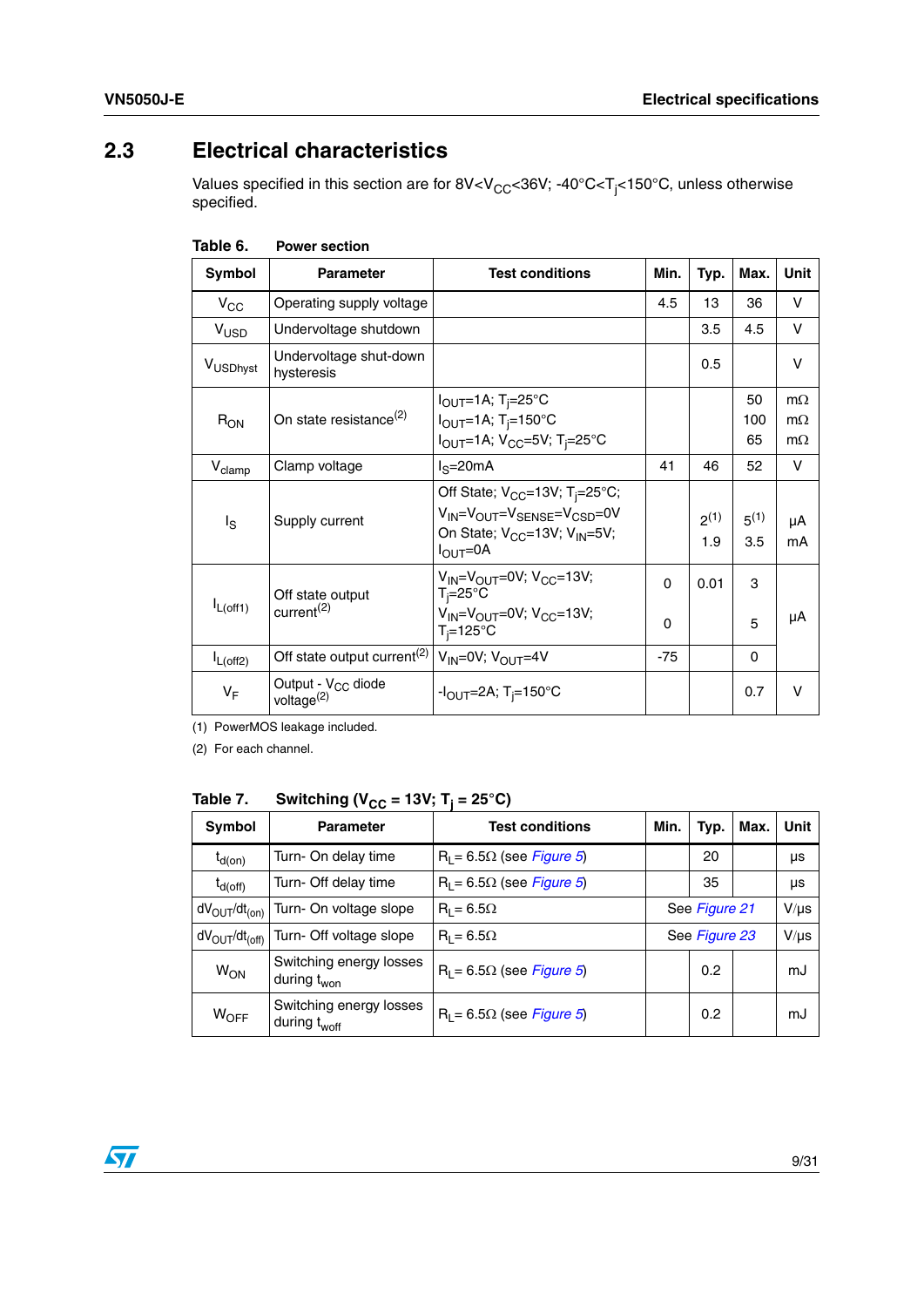| Symbol            | <b>Parameter</b>                | <b>Test conditions</b>                                   | Min. | Typ.   | Max. | Unit   |
|-------------------|---------------------------------|----------------------------------------------------------|------|--------|------|--------|
| V <sub>STAT</sub> | Status low output<br>voltage    | $ISTAT= 1.6$ mA, $VSD=0V$                                |      |        | 0.5  | v      |
| <b>ILSTAT</b>     | Status leakage current          | Normal Operation or $V_{SD} = 5V$ ,<br>$VSTAT = 5V$      |      |        | 10   | μA     |
| C <sub>STAT</sub> | Status pin input<br>capacitance | Normal Operation or V <sub>SD</sub> =5V,<br>$VSTAT = 5V$ |      |        | 100  | pF     |
| $V_{SCL}$         | Status clamp voltage            | $I_{\text{STAT}}$ = 1mA<br>$ISTAT=-1mA$                  | 5.5  | $-0.7$ |      | v<br>v |

<span id="page-9-0"></span>Table 8. **Status pin (V<sub>SD</sub>=0V)** 

#### <span id="page-9-1"></span>Table 9. **Table 9. Protections (1)**

| Symbol                       | <b>Parameter</b>                                      | <b>Test conditions</b>                                                   | Min.         | Typ.                                       | Max.         | <b>Unit</b> |
|------------------------------|-------------------------------------------------------|--------------------------------------------------------------------------|--------------|--------------------------------------------|--------------|-------------|
| $I_{\text{limH}}$            | DC short circuit current                              | $V_{CC}$ = 13V<br>5V < V <sub>CC</sub> < 36V                             | 13.5         | 19                                         | 26.5<br>26.5 | A<br>A      |
| $I_{\text{limL}}$            | Short circuit current<br>during thermal cycling       | $V_{CC}$ = 13V<br>$T_R < T_i < T_{TSD}$                                  |              | $\overline{7}$                             |              | A           |
| T <sub>TSD</sub>             | Shutdown temperature                                  |                                                                          | 150          | 175                                        | 200          | $^{\circ}C$ |
| $T_R$                        | Reset temperature                                     |                                                                          | $T_{RS}$ + 1 | $T_{RS}$ + 5                               |              | $^{\circ}C$ |
| $T_{RS}$                     | Thermal reset of<br><b>STATUS</b>                     |                                                                          | 135          |                                            |              | $^{\circ}C$ |
| $\mathsf{T}_{\mathsf{HYST}}$ | Thermal hysteresis<br>$(T_{\text{TSD}}-T_{\text{R}})$ |                                                                          |              | $\overline{7}$                             |              | $^{\circ}C$ |
| $t_{\scriptstyle\text{SDL}}$ | Status delay in overload<br>conditions                | $T_i$ >T <sub>TSD</sub> (see <i>Figure 4</i> )                           |              |                                            | 20           | μs          |
| <b>V</b> <sub>DEMAG</sub>    | Turn-Off output voltage<br>clamp                      | $I_{\text{OUT}}$ =2A; V <sub>IN</sub> =0; L=6mH                          |              | $V_{CC}$ -41   $V_{CC}$ -46   $V_{CC}$ -52 |              | V           |
| V <sub>ON</sub>              | Output voltage drop<br>limitation                     | $I_{OUT} = 0.1A;$<br>$T_i = -40^{\circ}C+150^{\circ}C$<br>(see Figure 6) |              | 25                                         |              | mV          |

(1) To ensure long term reliability under heavy overload or short circuit conditions, protection and related diagnostic signals must be used together with a proper software strategy. If the device is subjected to abnormal conditions, this software must limit the duration and number of activation cycles.

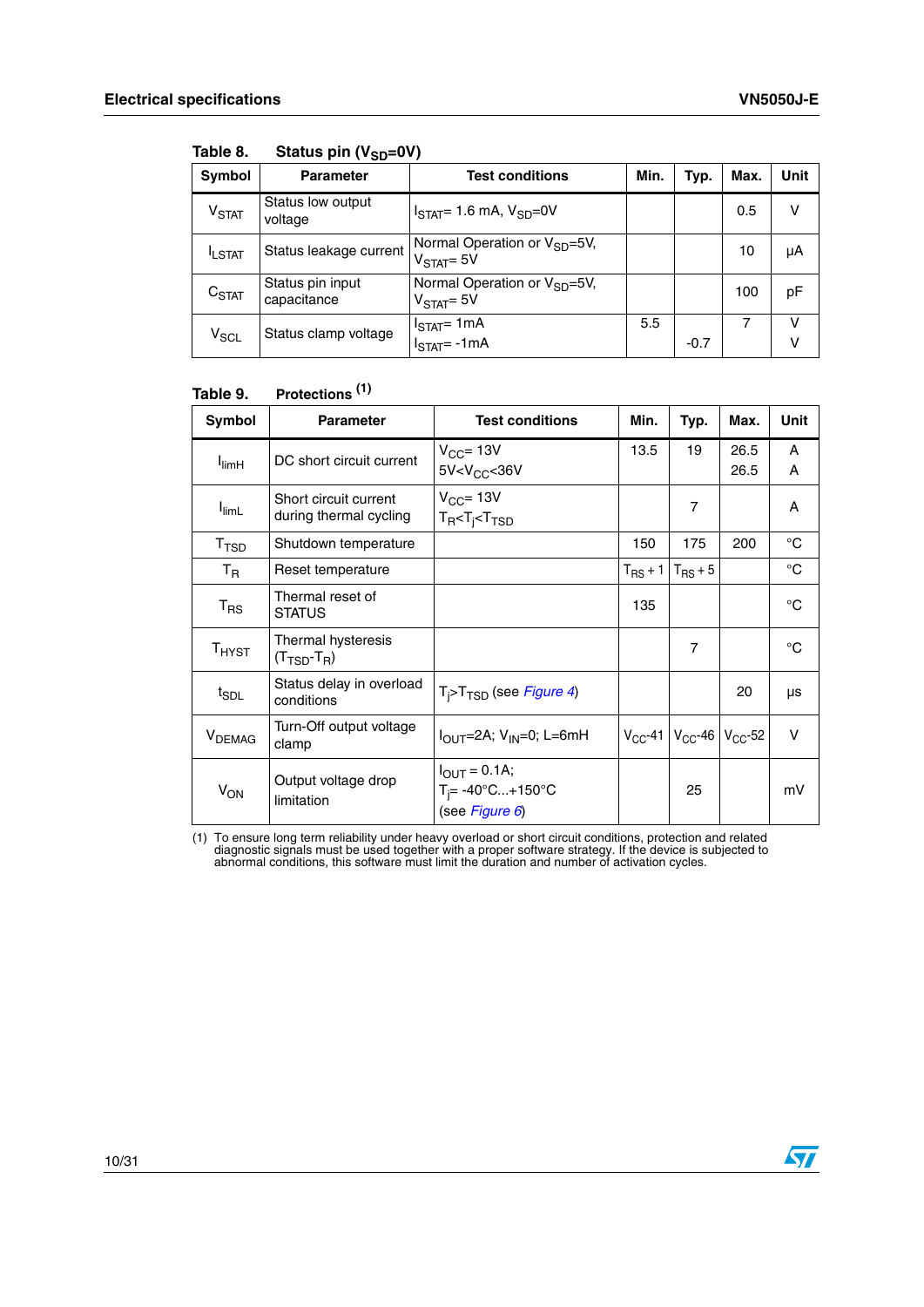| Symbol               | <b>Parameter</b>                                                                       | <b>Test conditions</b>                                       | Min.           | Typ.             | Max.             | Unit |
|----------------------|----------------------------------------------------------------------------------------|--------------------------------------------------------------|----------------|------------------|------------------|------|
| $I_{OL}$             | Openload On State<br>detection threshold                                               | $V_{IN}$ = 5V, 8V <v<sub>CC&lt;18V</v<sub>                   | 10             | See<br>Figure 18 | 50               | mA   |
| $t_{\text{DOL}(on)}$ | Openload On State<br>detection delay                                                   | $I_{\text{OUT}} = 0A, V_{\text{CC}} = 13V$<br>(see Figure 4) |                |                  | 200              | μs   |
| t <sub>POL</sub>     | Delay between INPUT<br>falling edge and STATUS<br>rising edge in Openload<br>condition | $I_{OUT} = 0A$ (see Figure 4)                                | 200            | 500              | 1000             | μs   |
| $V_{OL}$             | <b>Openload Off State</b><br>voltage detection<br>threshold                            | $V_{IN} = 0V$ , 8V < $V_{CC}$ < 16V                          | $\overline{c}$ | See<br>Figure 19 | $\overline{4}$   | v    |
| t <sub>DSTKON</sub>  | Output short circuit to<br>$V_{CC}$ detection delay at<br>turn Off                     | See Figure 4                                                 | 180            |                  | <sup>t</sup> POL | μs   |

#### <span id="page-10-0"></span>**Table 10. Openload detection**

#### <span id="page-10-1"></span>**Table 11. Logic input**

| Symbol            | <b>Parameter</b>               | <b>Test conditions</b>             | Min.         | Typ.   | Max.           | Unit        |
|-------------------|--------------------------------|------------------------------------|--------------|--------|----------------|-------------|
| $V_{IL}$          | Input low level                |                                    |              |        | 0.9            | $\vee$      |
| Ι'n.              | Low level Input current        | $V_{IN} = 0.9 V$                   | $\mathbf{1}$ |        |                | μA          |
| $V_{\text{IH}}$   | Input high level               |                                    | 2.1          |        |                | $\vee$      |
| ŀщ                | High level Input current       | $V_{IN} = 2.1 V$                   |              |        | 10             | μA          |
| $V_{I(hyst)}$     | Input hysteresis voltage       |                                    | 0.25         |        |                | V           |
| $V_{ICL}$         | Input clamp voltage            | $I_{IN}$ = 1 mA<br>$I_{IN} = -1mA$ | 5.5          | $-0.7$ | $\overline{7}$ | V<br>V      |
| $V_{SDL}$         | STAT_DIS low level<br>voltage  |                                    |              |        | 0.9            | $\vee$      |
| I <sub>SDL</sub>  | Low level STAT_DIS<br>current  | $V_{SD} = 0.9 V$                   | 1            |        |                | μA          |
| $V_{SDH}$         | STAT_DIS high level<br>voltage |                                    | 2.1          |        |                | V           |
| I <sub>SDH</sub>  | High level STAT_DIS<br>current | $V_{SD} = 2.1 V$                   |              |        | 10             | μA          |
| $V_{SD(hyst)}$    | STAT_DIS hysteresis<br>voltage |                                    | 0.25         |        |                | $\vee$      |
| V <sub>SDCL</sub> | STAT_DIS clamp voltage         | $I_{SD}$ =1mA<br>$I_{SD} = -1mA$   | 5.5          | $-0.7$ | $\overline{7}$ | $\vee$<br>v |

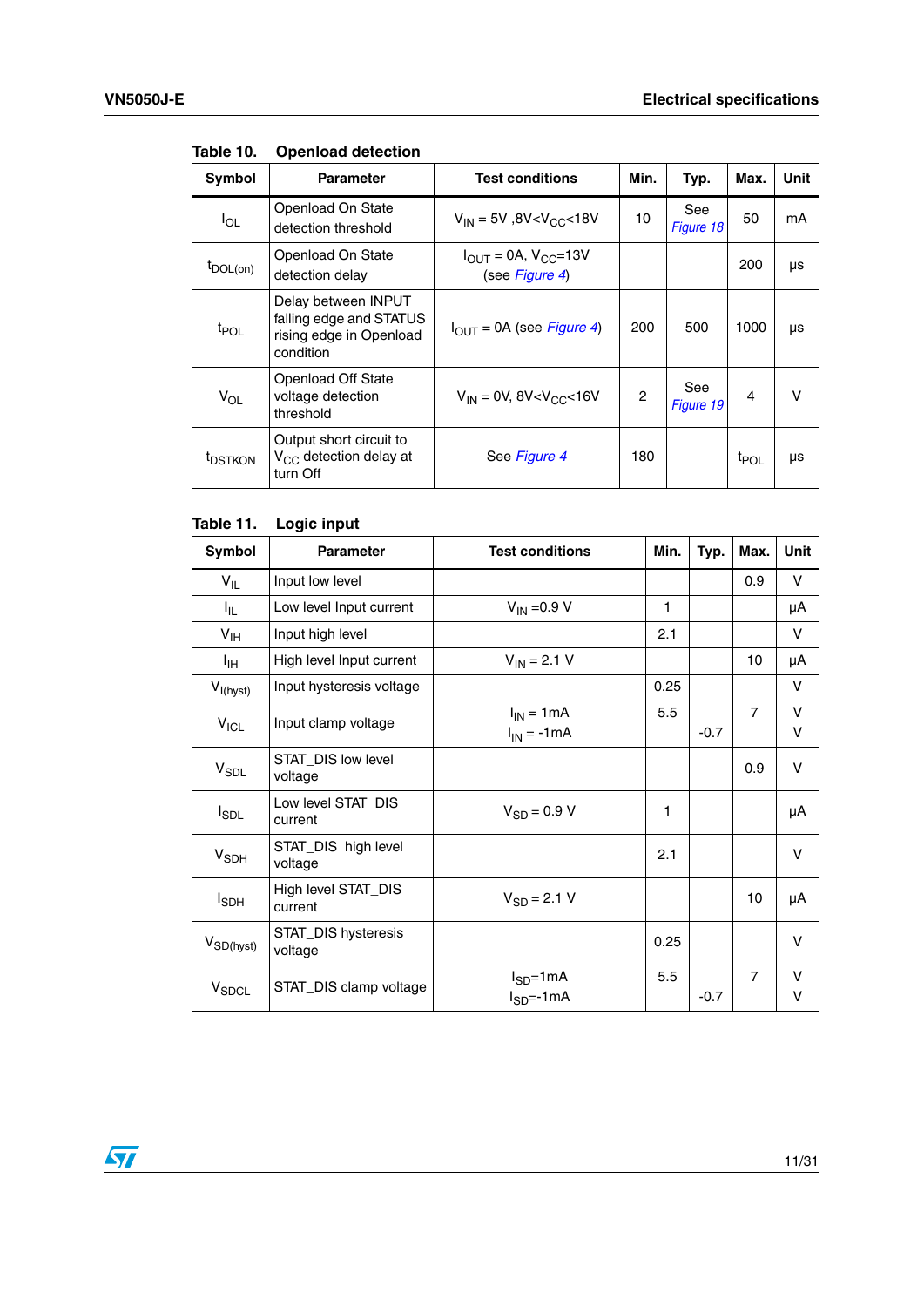

#### <span id="page-11-1"></span>**Figure 4. Status timings**

| <b>Conditions</b>         | <b>INPUT</b> | <b>OUTPUT</b> | STATUS $(V_{SD} = 0V)^{(1)}$ |
|---------------------------|--------------|---------------|------------------------------|
| Normal operation          |              |               | н                            |
|                           | н            | н             | н                            |
| <b>Current limitation</b> |              |               | н                            |
|                           | н            | X             | н                            |
| Overtemperature           |              |               | н                            |
|                           | н            |               |                              |
| Undervoltage              |              |               | X                            |
|                           | н            |               | X                            |
| Output voltage > $V_{OL}$ |              | Н             | Lv                           |
|                           | н            | Н             | н                            |
| Output current $< I_{OL}$ |              |               | H <sup>(2)</sup>             |
|                           | н            | Н             |                              |

#### <span id="page-11-0"></span>Table 12. **Truth table**

(1) If the  $V_{SD}$  is high, the STATUS pin is in a high impedance.

(2) The STATUS pin becomes high with a delay equal to  $t_{POL}$  after INPUT falling edge.

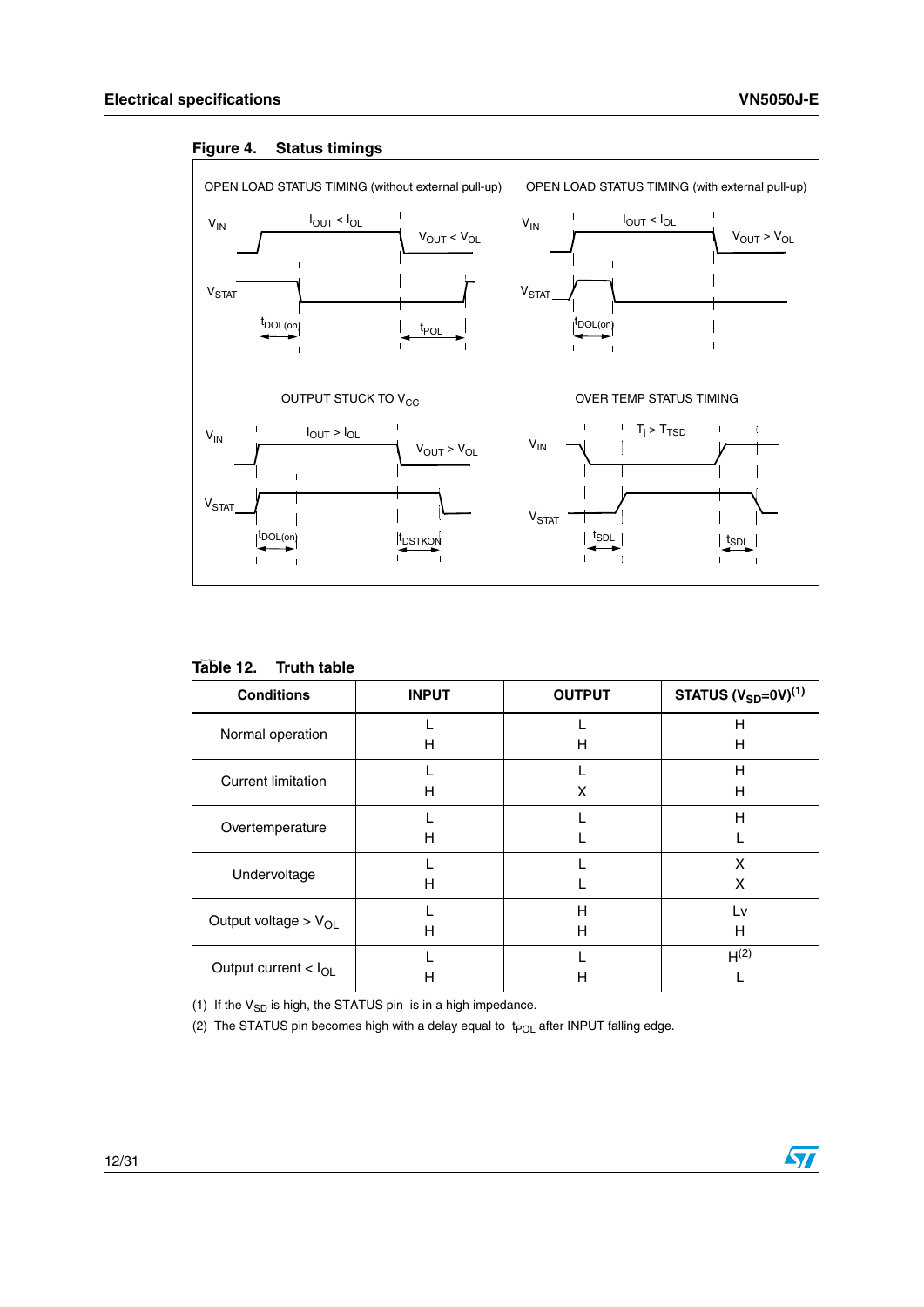

<span id="page-12-0"></span>

<span id="page-12-1"></span>



 $\sqrt{2}$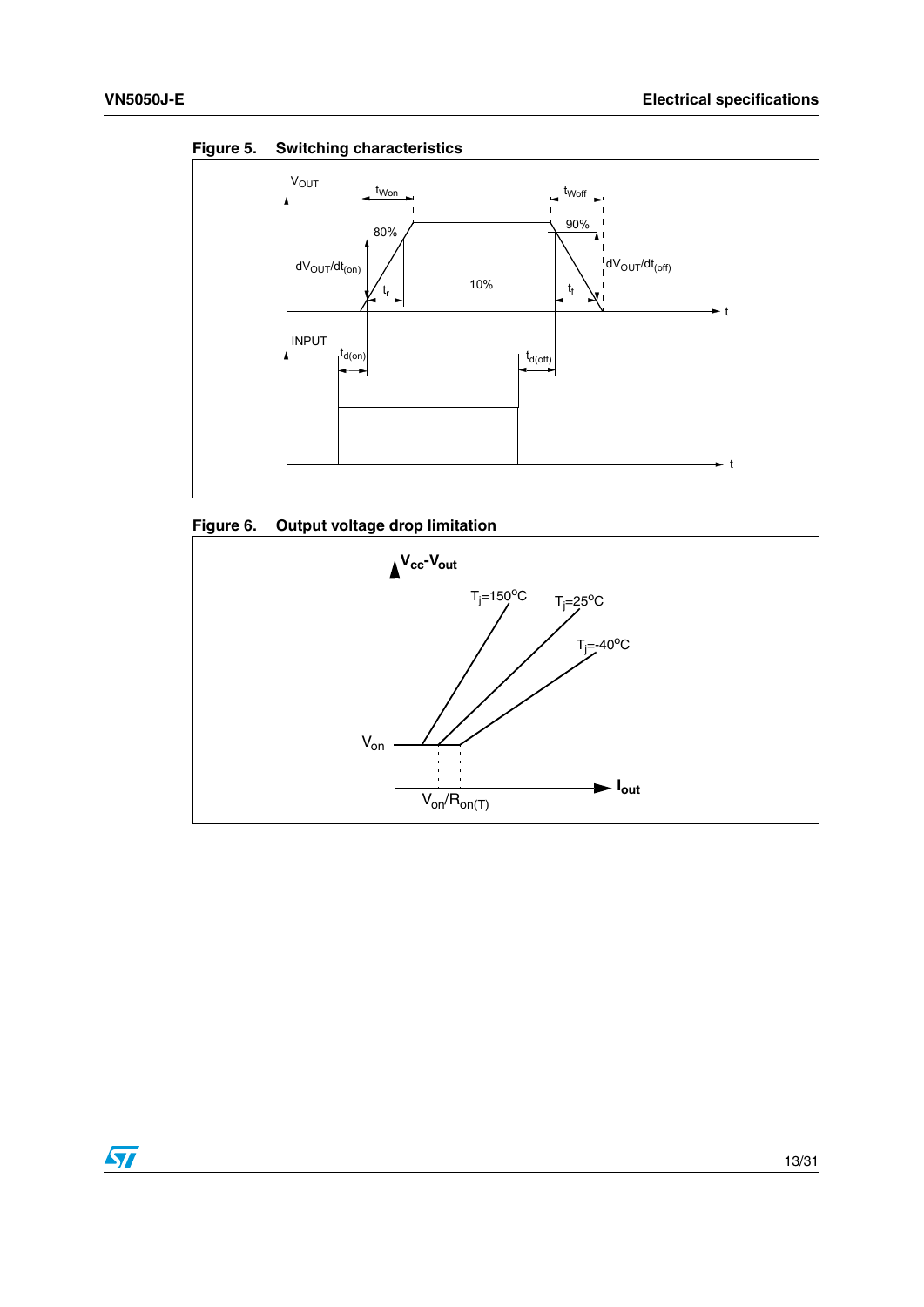| ISO 7637-2:<br>2004(E) | <b>Test levels</b> |         | Number of               | <b>Burst cycle/pulse</b> |                | Delays and              |
|------------------------|--------------------|---------|-------------------------|--------------------------|----------------|-------------------------|
| Test pulse             | Ш                  | IV      | pulses or<br>test times | repetition time          |                | Impedance               |
|                        | $-75V$             | $-100V$ | 5000 pulses             | 0.5s                     | 5s             | 2 ms, 10 $\Omega$       |
| 2a                     | $+37V$             | $+50V$  | 5000 pulses             | 0.2s                     | 5 <sub>s</sub> | 50 µs, $2 \Omega$       |
| За                     | $-100V$            | $-150V$ | 1 <sub>h</sub>          | 90 ms                    | $100$ ms       | 0.1 µs, 50 $\Omega$     |
| 3b                     | $+75V$             | $+100V$ | 1h                      | 90 ms                    | $100$ ms       | 0.1 µs, 50 $\Omega$     |
| 4                      | $-6V$              | $-7V$   | 1 pulse                 |                          |                | 100 ms.<br>$0.01\Omega$ |
| $5b^{(2)}$             | $+65V$             | $+87V$  | 1 pulse                 |                          |                | 400 ms, $2 \Omega$      |

<span id="page-13-0"></span>**Table 13. Electrical transient requirements**

| ISO 7637-2:                  | Test level results <sup>(1)</sup> |    |  |
|------------------------------|-----------------------------------|----|--|
| 2004(E)<br><b>Test pulse</b> | Ш                                 | IV |  |
|                              |                                   |    |  |
| 2a                           |                                   |    |  |
| 3a                           |                                   |    |  |
| 3b                           |                                   |    |  |
|                              |                                   |    |  |
| $5h^{2}$                     |                                   |    |  |

(1) The above test levels must be considered referred to  $Vcc = 13.5V$  except for pulse 5b.

(2) Valid in case of external load dump clamp: 40V maximum referred to ground.

| <b>Class</b> | <b>Contents</b>                                                                                                                                                             |
|--------------|-----------------------------------------------------------------------------------------------------------------------------------------------------------------------------|
|              | All functions of the device are performed as designed after exposure to disturbance.                                                                                        |
| F            | One or more functions of the device are not performed as designed after exposure to<br>disturbance and cannot be returned to proper operation without replacing the device. |

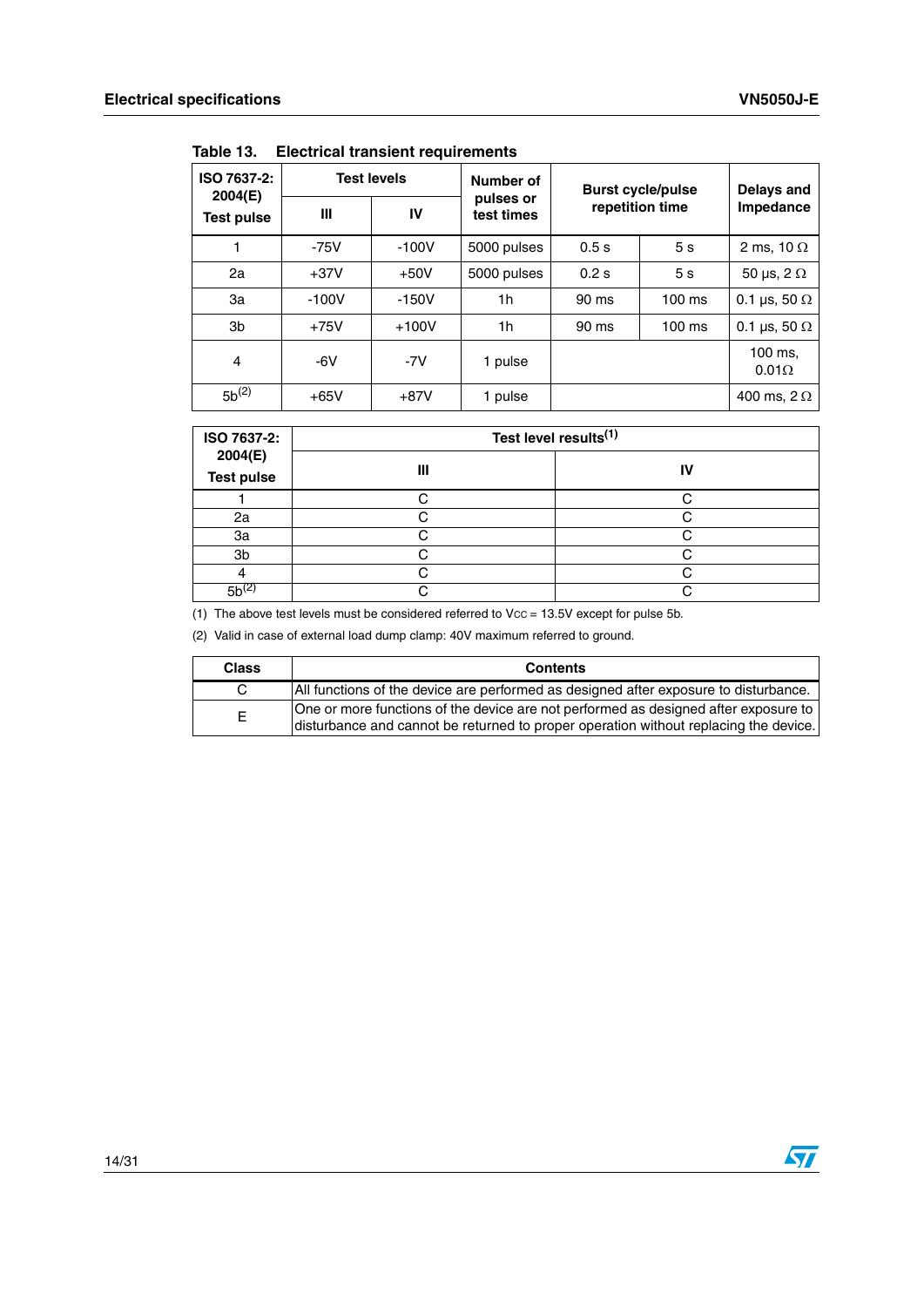

#### <span id="page-14-0"></span>**Figure 7. Waveforms**

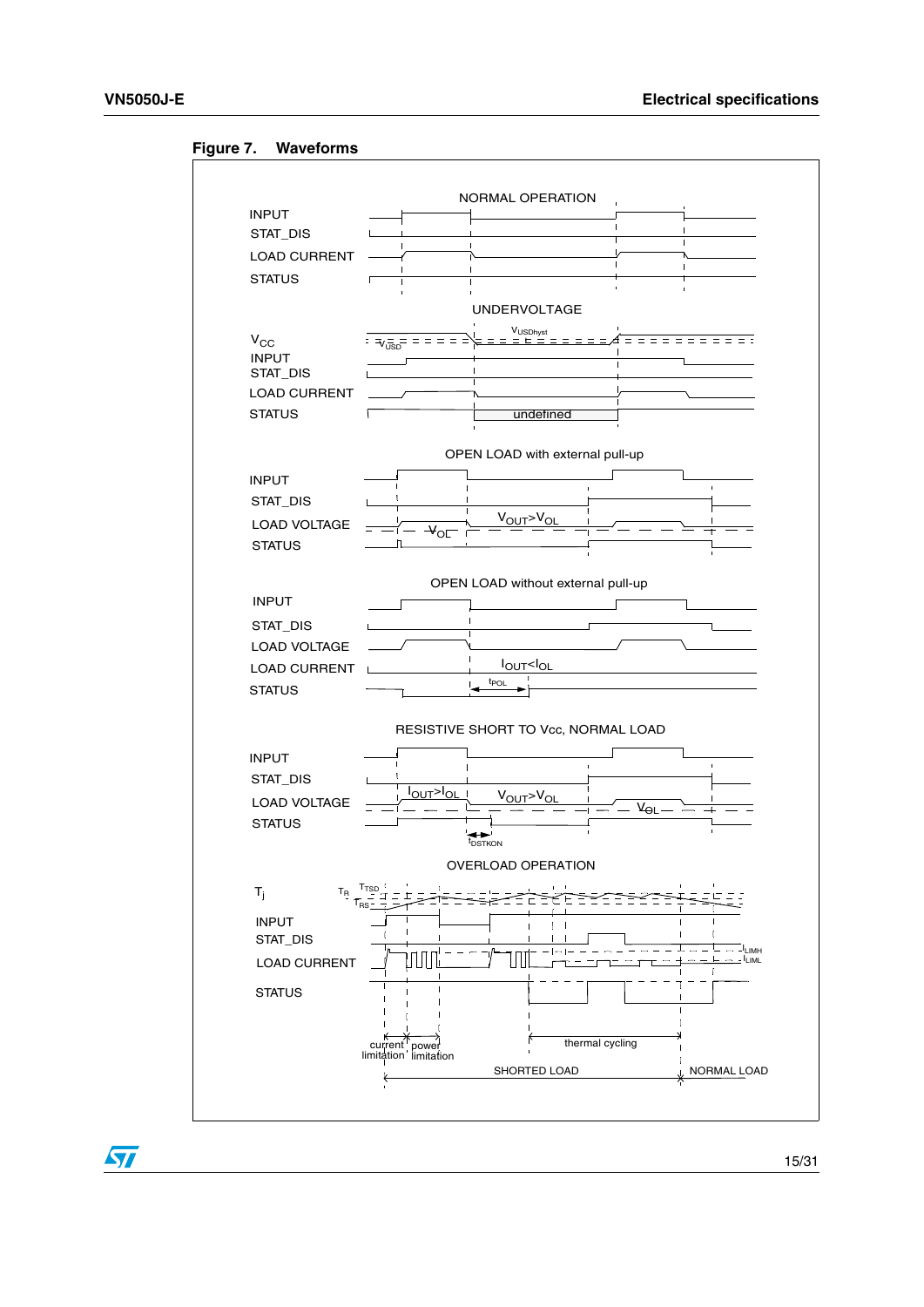### <span id="page-15-0"></span>**2.4 Electrical characteristics curves**

<span id="page-15-1"></span>

<span id="page-15-4"></span><span id="page-15-2"></span>



<span id="page-15-3"></span>







<span id="page-15-5"></span>Figure 12. Input low level **Figure 13. Input hysteresis voltage** 

<span id="page-15-6"></span>Tc (°C)

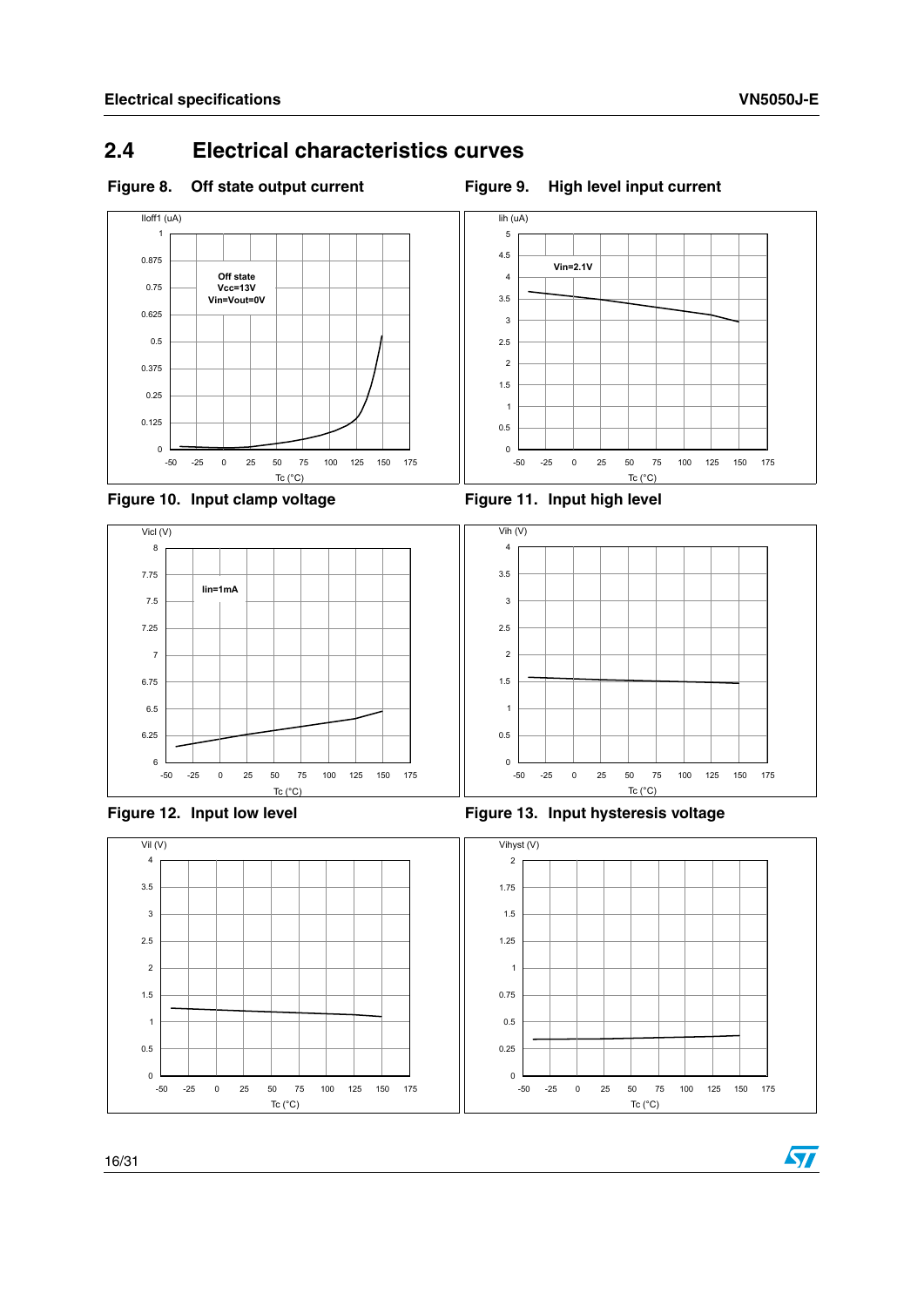

-50 -25 0 25 50 75 100 125 150 175 Tc (°C)

<span id="page-16-0"></span>Figure 14. Status low output voltage **On state resistance vs T<sub>case</sub>** 



<span id="page-16-1"></span>Figure 15. Status leakage current Figure 16. On state resistance vs V<sub>CC</sub>

Tc (°C)



<span id="page-16-4"></span>

<span id="page-16-3"></span>Figure 17. Status clamp voltage **Figure 18. Openload On state detection threshold**



<span id="page-16-2"></span>-50 -25 0 25 50 75 100 125 150 175

ST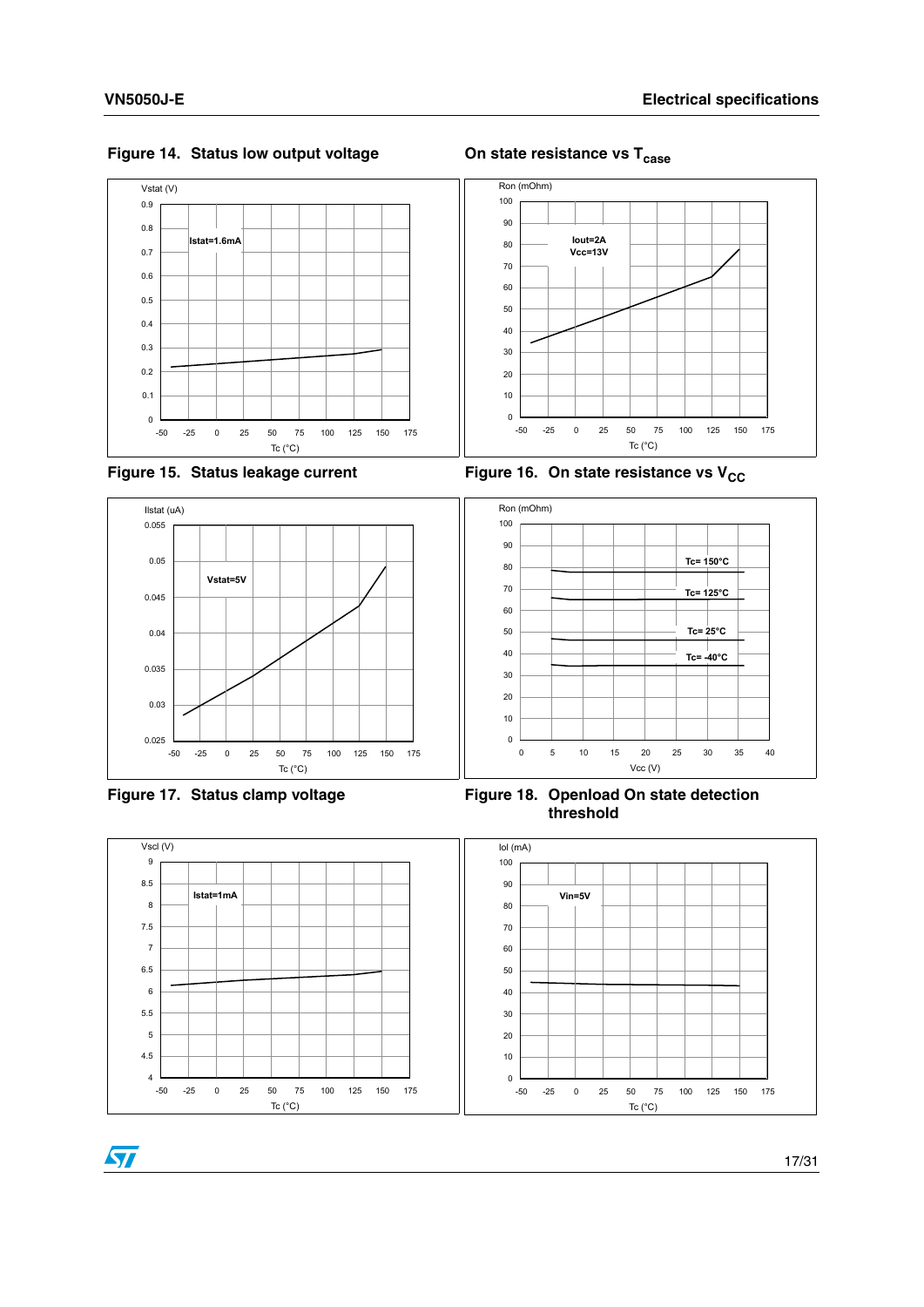#### <span id="page-17-0"></span>**Figure 19. Openload Off state voltage detection threshold**

<span id="page-17-1"></span>



<span id="page-17-2"></span>



<span id="page-17-4"></span>





<span id="page-17-5"></span><span id="page-17-3"></span>



57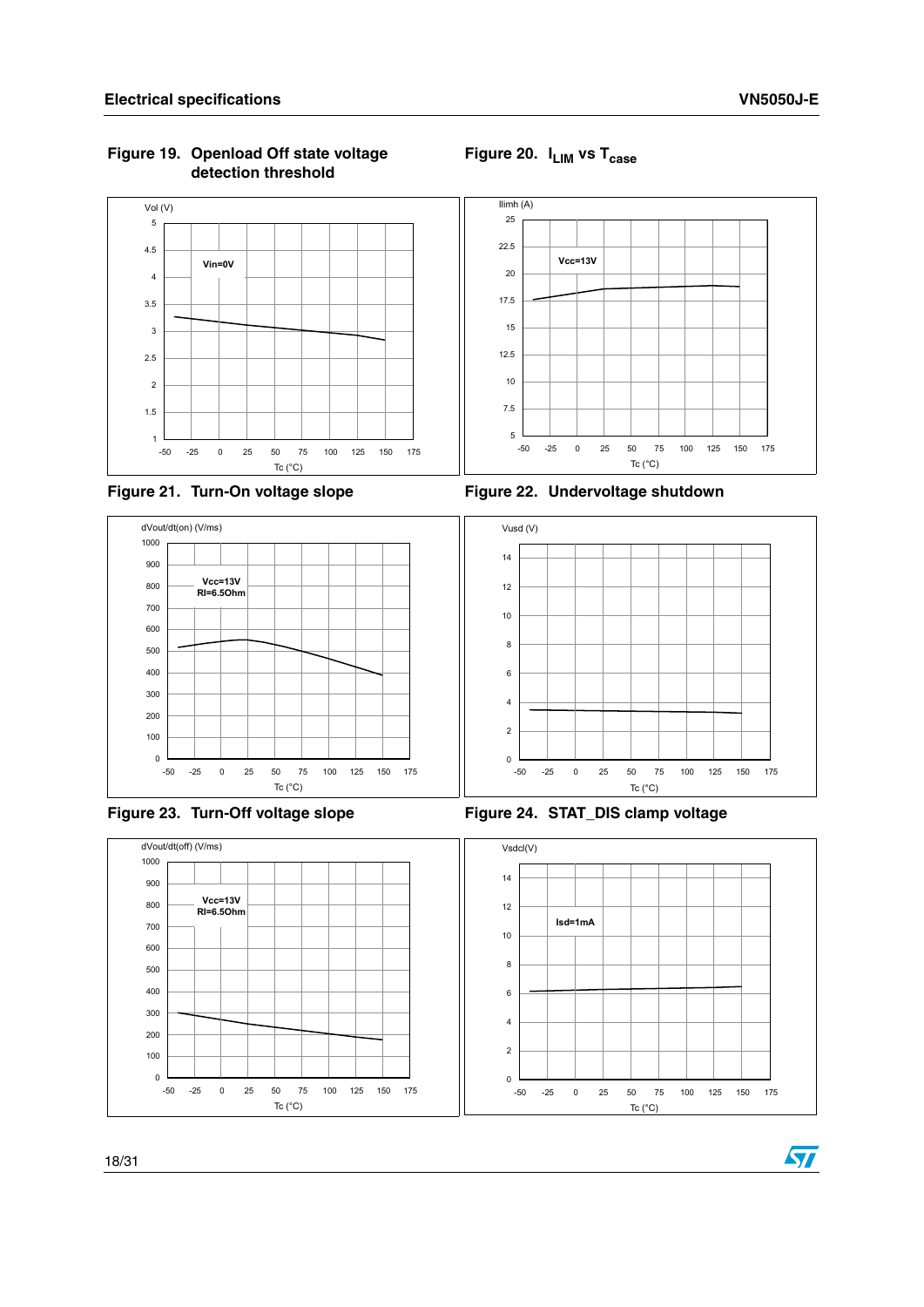<span id="page-18-1"></span><span id="page-18-0"></span>



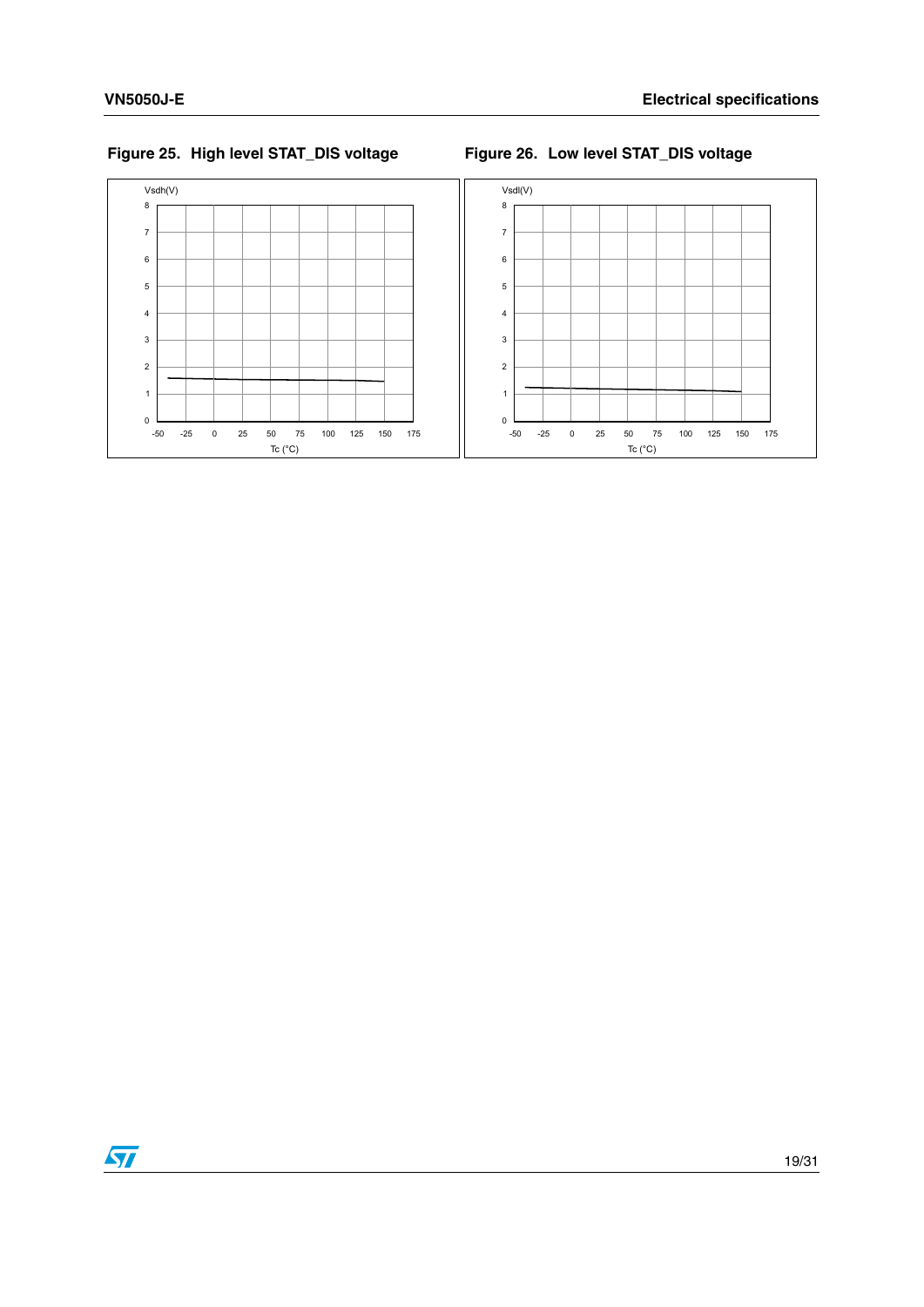## <span id="page-19-1"></span>**3 Application information**



### <span id="page-19-0"></span>**Figure 27. Application schematic**

### <span id="page-19-2"></span>**3.1 GND protection network against reverse battery**

### <span id="page-19-3"></span>**3.1.1** Solution 1: resistor in the ground line (R<sub>GND</sub> only)

This can be used with any type of load.

The following is an indication on how to dimension the  $R_{GND}$  resistor.

- 1.  $R_{GND} \leq 600$  mV / ( $I_{S(on)max}$ ).
- 2.  $R_{GND} \geq (-V_{CC}) / (-I_{GND})$

where  $-I_{GND}$  is the DC reverse ground pin current and can be found in the absolute maximum rating section of the device datasheet.

Power Dissipation in  $R_{GND}$  (when  $V_{CC}$ <0: during reverse battery situations) is:

 $P_D$ = (- $V_{CC}$ )<sup>2</sup>/R<sub>GND</sub>

This resistor can be shared amongst several different HSDs. Please note that the value of this resistor should be calculated with formula (1) where  $I_{S(on)max}$  becomes the sum of the maximum on-state currents of the different devices.

Please note that if the microprocessor ground is not shared by the device ground then the  $R_{GND}$  will produce a shift  $(I_{S(on)max} * R_{GND})$  in the input thresholds and the status output values. This shift will vary depending on how many devices are ON in the case of several high side drivers sharing the same  $R_{GND}$ .

If the calculated power dissipation leads to a large resistor or several devices have to share the same resistor then ST suggests to utilize Solution 2 (see below).

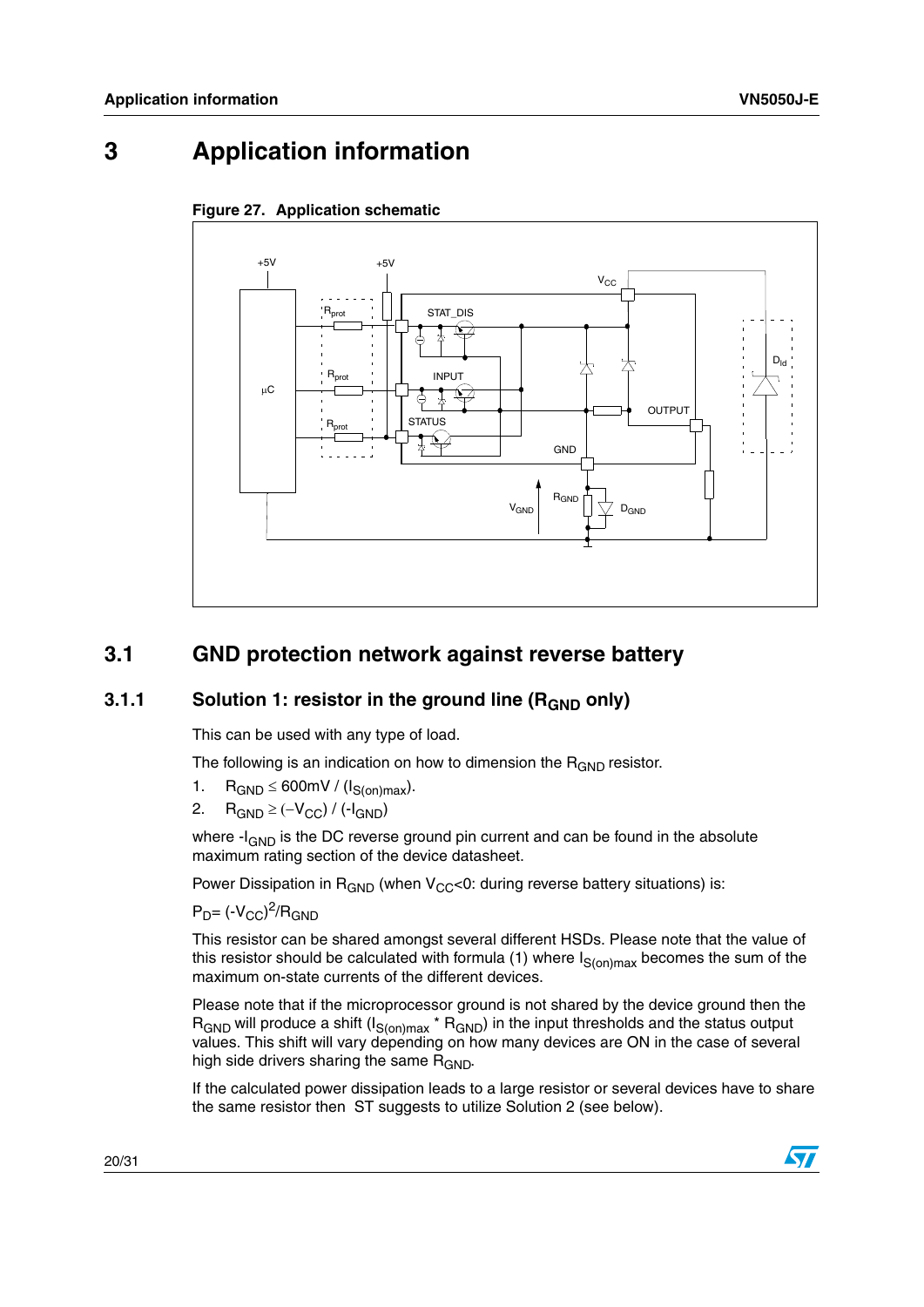### <span id="page-20-0"></span>**3.1.2** Solution 2: diode (D<sub>GND</sub>) in the ground line

A resistor ( $R_{GND}$ =1k $\Omega$ ) should be inserted in parallel to D<sub>GND</sub> if the device drives an inductive load.

This small signal diode can be safely shared amongst several different HSDs. Also in this case, the presence of the ground network will produce a shift ( $\approx$ 600mV) in the input threshold and in the status output values if the microprocessor ground is not common to the device ground. This shift will not vary if more than one HSD shares the same diode/resistor network.

### <span id="page-20-1"></span>**3.2 Load dump protection**

 $D_{\text{Id}}$  is necessary (Voltage Transient Suppressor) if the load dump peak voltage exceeds the  $V_{CC}$  max DC rating. The same applies if the device is subject to transients on the  $V_{CC}$  line that are greater than the ones shown in the ISO 7637-2: 2004(E) table.

### <span id="page-20-2"></span>**3.3 MCU I/Os protection**

If a ground protection network is used and negative transient are present on the  $V_{CC}$  line, the control pins will be pulled negative. ST suggests to insert a resistor  $(R<sub>prot</sub>)$  in line to prevent the µC I/Os pins to latch-up.

The value of these resistors is a compromise between the leakage current of  $\mu$ C and the current required by the HSD I/Os (Input levels compatibility) with the latch-up limit of  $\mu$ C I/Os.

 $-V_{\text{CCoeak}}/I_{\text{latchup}} \leq R_{\text{prot}} \leq (V_{\text{OHuc}}-V_{\text{IH}}-V_{\text{GND}})/I_{\text{IHmax}}$ 

Calculation example:

For  $V_{CCpeak}$  - 100V and  $I_{latchup} \ge 20$  mA;  $V_{OH \mu C} \ge 4.5V$ 

 $5k\Omega \le R_{prot} \le 180k\Omega$ .

Recommended values:  $R_{prot} = 10k\Omega$ .

### <span id="page-20-3"></span>**3.4 Open load detection in Off state**

Off state open load detection requires an external pull-up resistor  $(R_{PI})$  connected between OUTPUT pin and a positive supply voltage  $(V_{\text{PI}})$  like the +5V line used to supply the microprocessor.

The external resistor has to be selected according to the following requirements:

- 1. no false open load indication when load is connected: in this case we have to avoid  $V<sub>OUT</sub>$  to be higher than  $V<sub>Ohnin</sub>$ ; this results in the following condition  $V_{OUT}=(V_{PU}/(R_L+R_{PU}))R_L < V_{Olmin}$ .
- 2. no misdetection when load is disconnected: in this case the  $V_{OUT}$  has to be higher than  $V_{OLmax}$ ; this results in the following condition  $R_{PU} < (V_{PU} - V_{OLmax})/I_{L(off2)}$ .

Because  $I_{s(OFF)}$  may significantly increase if  $V_{out}$  is pulled high (up to several mA), the pullup resistor  $\overline{R}_{PU}$  should be connected to a supply that is switched OFF when the module is in standby.

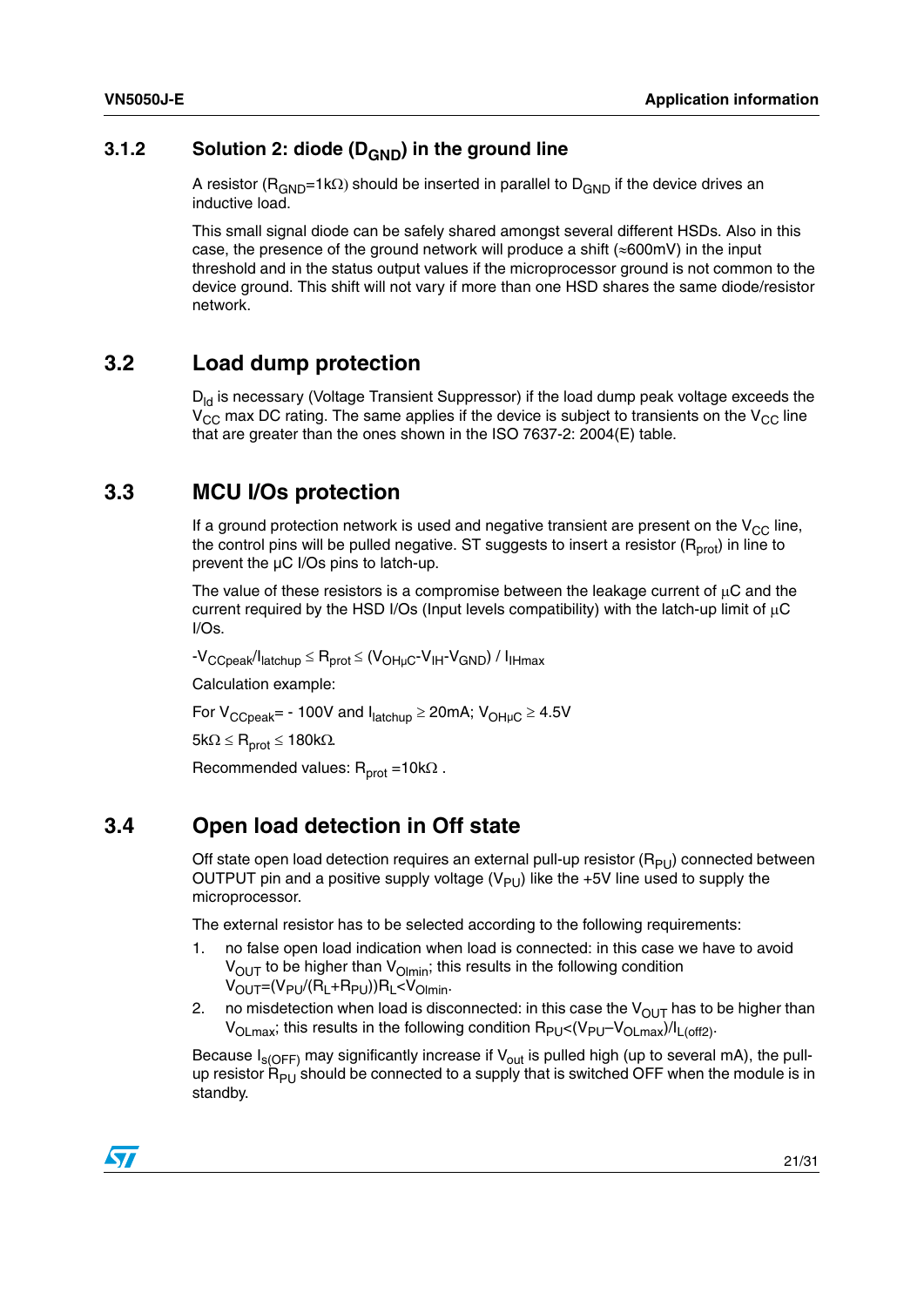The values of V<sub>OLmin</sub>, V<sub>OLmax</sub> and I<sub>L(off2)</sub> are available in the Electrical characteristics section.



### <span id="page-21-0"></span>**Figure 28. Open load detection in Off state**

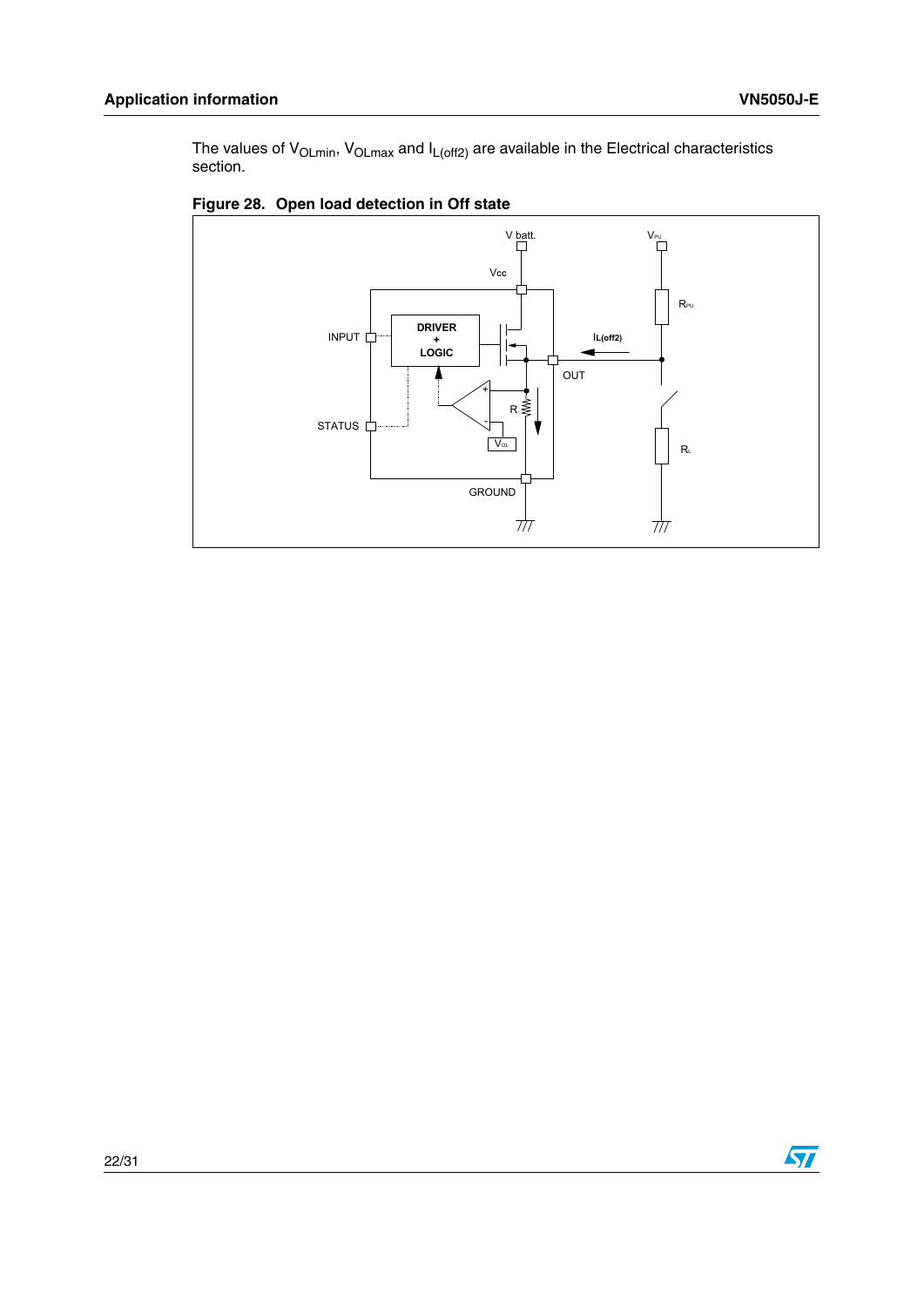## <span id="page-22-0"></span>**3.5** Maximum demagnetization energy ( $V_{CC}$  = 13.5V)



#### <span id="page-22-1"></span>**Figure 29. Maximum turn Off current versus inductance**



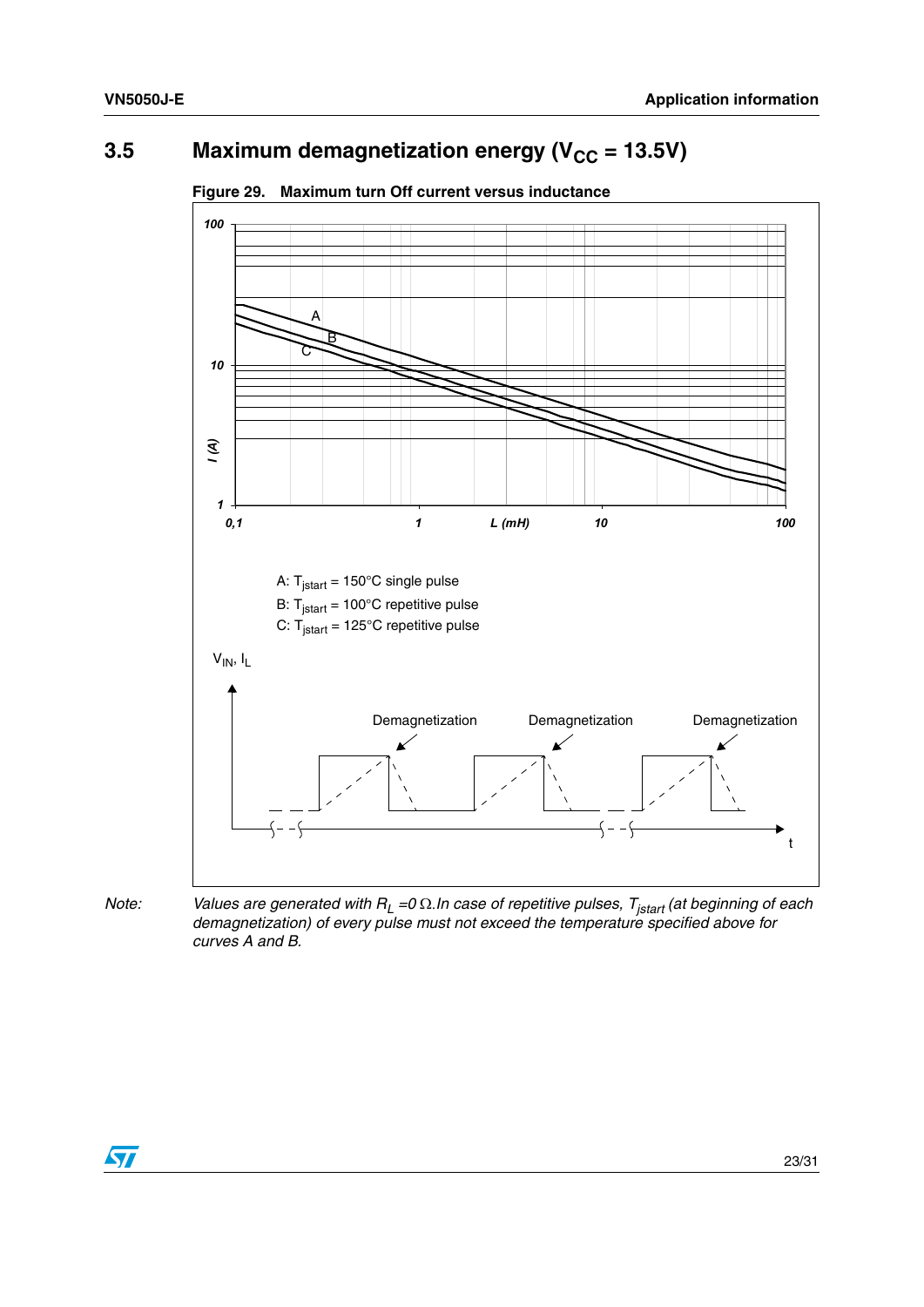## <span id="page-23-0"></span>**4 Package and PCB thermal data**

### <span id="page-23-1"></span>**4.1 PowerSSO-12™ thermal data**

<span id="page-23-2"></span>**Figure 30. PowerSSO-12™ PC Board**



*Note:* Layout condition of R<sub>th</sub> and Z<sub>th</sub> measurements (PCB: Double layer, Thermal Vias, FR4 *area= 77mm x 86mm,PCB thickness=1.6mm, Cu thickness=70 µm (front and back side), Copper areas: from minimum pad lay-out to 8cm2).* 

<span id="page-23-3"></span>

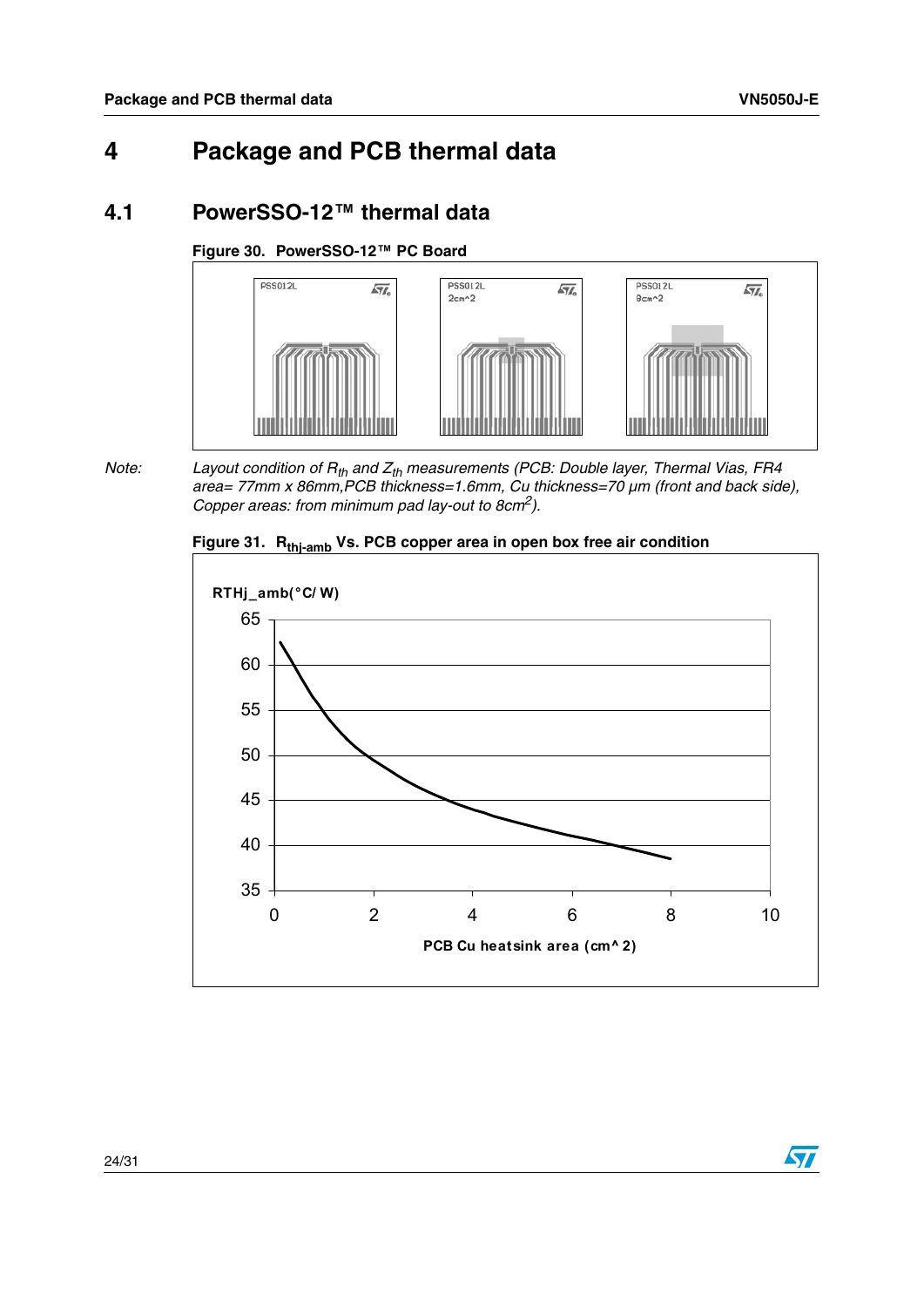

<span id="page-24-0"></span>**Figure 32. PowerSSO-12™ thermal impedance junction ambient single pulse** 

**Equation 1: pulse calculation formula**

where  $\delta = t_P/T$  $Z_{TH\delta} = R_{TH} \cdot \delta + Z_{THtp}(1 - \delta)$ 

<span id="page-24-1"></span>



<sup>(</sup>a )The fitting model is a semplified thermal tool and is valid for transient evolutions where the embedded protections (power limitation or thermal cycling during thermal shutdown) are not triggered.

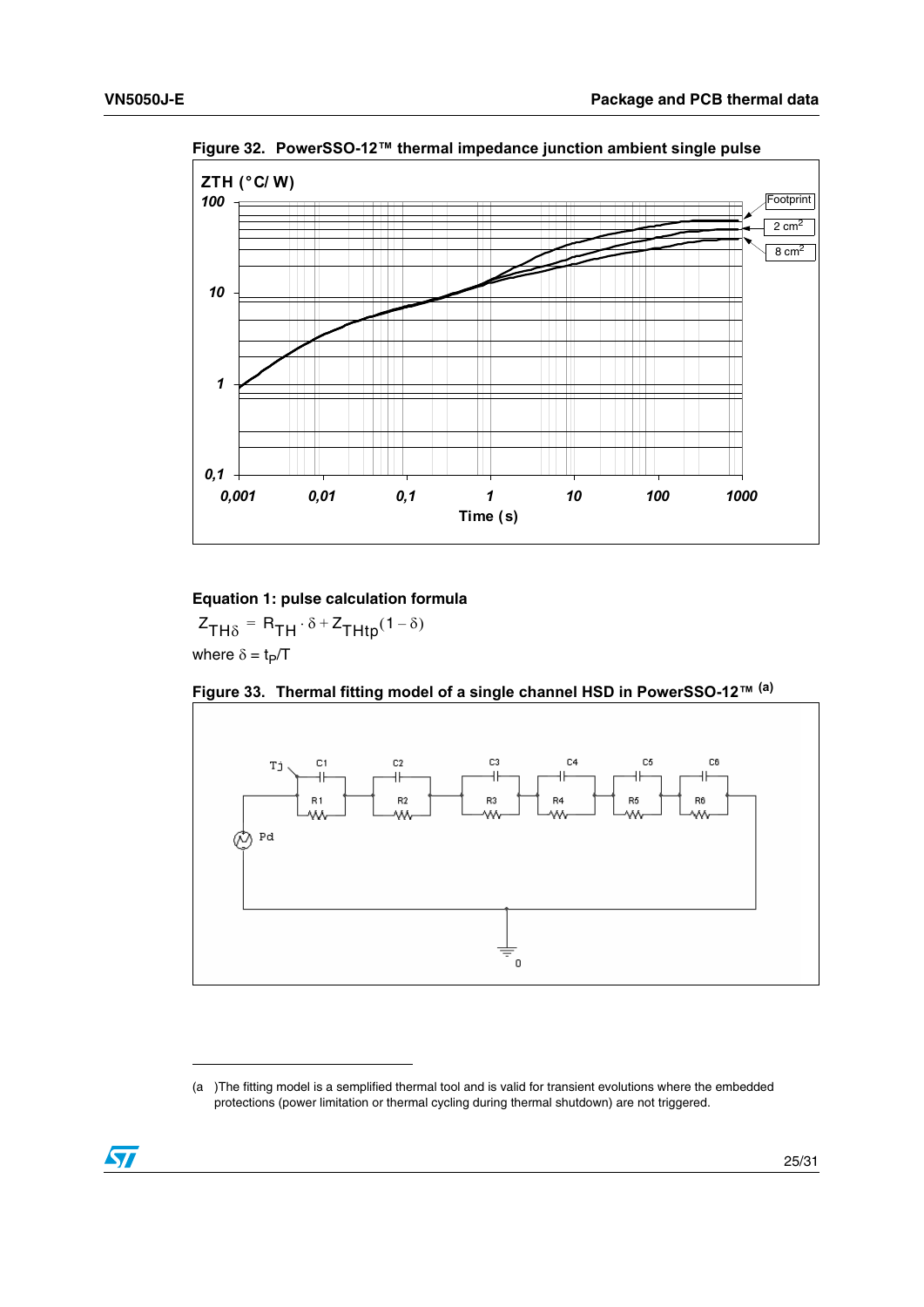| Area/island (cm <sup>2</sup> ) | <b>Footprint</b> | $\mathbf 2$ | 8              |
|--------------------------------|------------------|-------------|----------------|
| R1 $(^{\circ}C/W)$             | 0.7              |             |                |
| R2 (°C/W)                      | 2.8              |             |                |
| R3 (°C/W)                      | 3                |             |                |
| R4 ( $\degree$ C/W)            | 8                | 8           | $\overline{7}$ |
| R5 (°C/W)                      | 22               | 15          | 10             |
| R6 (°C/W)                      | 26               | 20          | 15             |
| $C1$ (W.s/ $\textdegree C$ )   | 0.001            |             |                |
| $C2$ (W.s/ $\textdegree C$ )   | 0.0025           |             |                |
| $C3$ (W.s/ $\textdegree C$ )   | 0.0166           |             |                |
| $C4$ (W.s/ $\textdegree C$ )   | 0.2              | 0.1         | 0.1            |
| $C5$ (W.s/ $\textdegree C$ )   | 0.27             | 0.8         | 1              |
| $C6$ (W.s/ $\textdegree C$ )   | 3                | 6           | 9              |

<span id="page-25-0"></span>**Table 14. Thermal parameter**



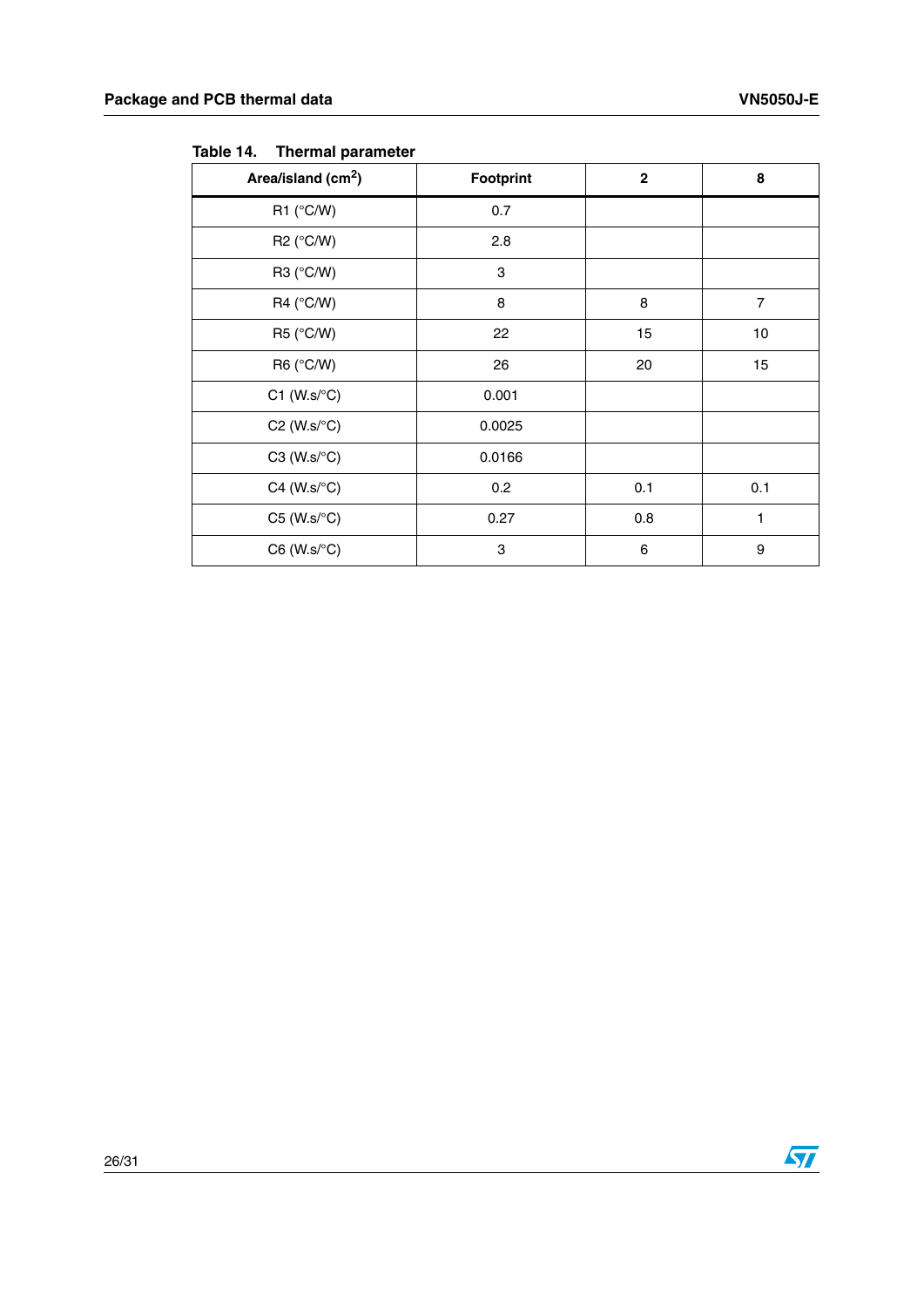## <span id="page-26-0"></span>**5 Package and packing information**

## <span id="page-26-1"></span>**5.1 ECOPACK® packages**

In order to meet environmental requirements, ST offers these devices in  $ECOPACK^{\circledast}$ packages. These packages have a Lead-free second-level interconnect. The category of Second-Level Interconnect is marked on the package and on the inner box label, in compliance with JEDEC Standard JESD97.

The maximum ratings related to soldering conditions are also marked on the inner box label. ECOPACK is an ST trademark. ECOPACK specifications are available at: www.st.com.

### <span id="page-26-2"></span>**5.2 Package mechanical data**

<span id="page-26-3"></span>



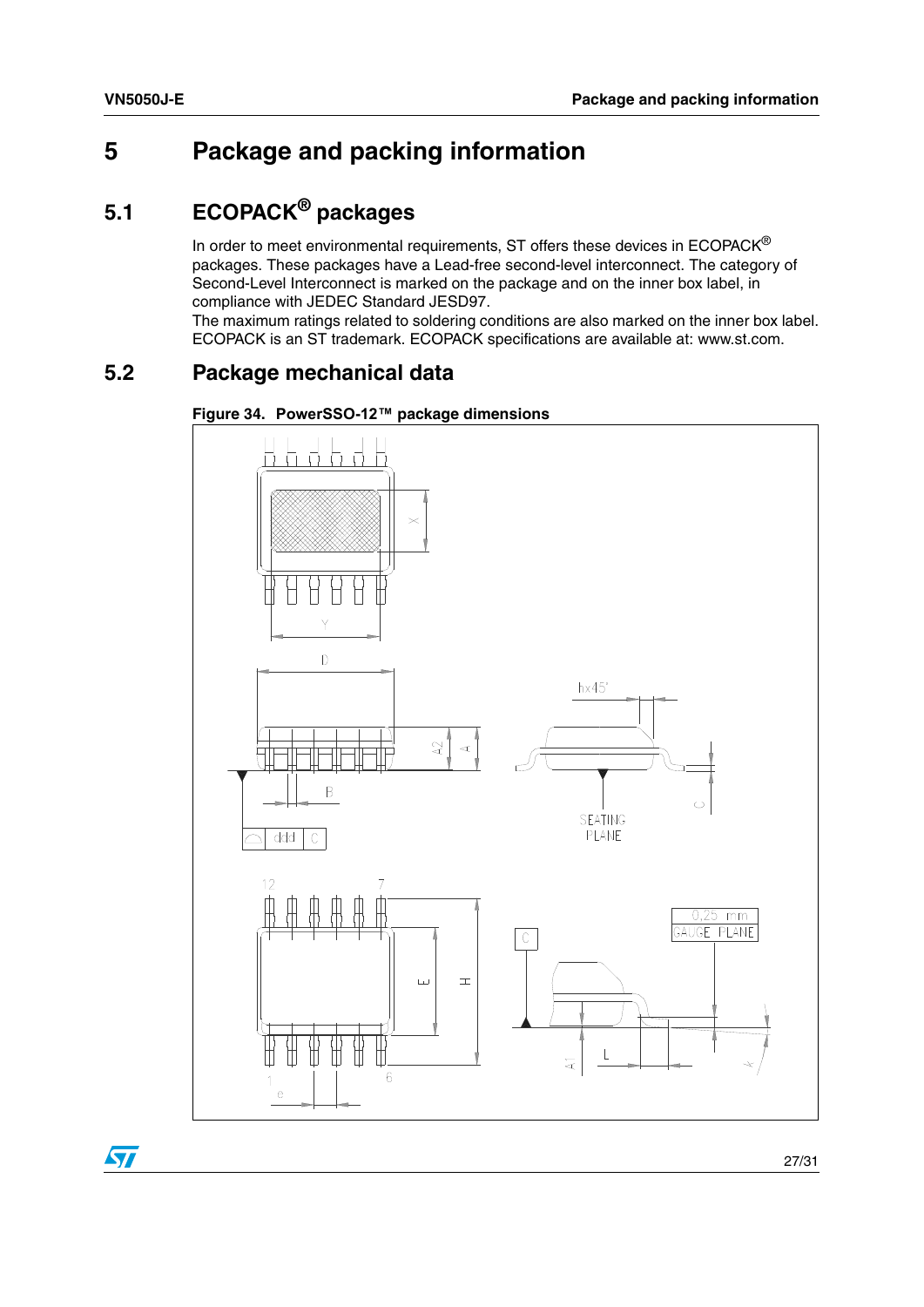|             | <b>Millimeters</b> |       |             |  |  |
|-------------|--------------------|-------|-------------|--|--|
| Symbol      | Min.               | Typ.  | Max.        |  |  |
| A           | 1.250              |       | 1.620       |  |  |
| A1          | 0.000              |       | 0.100       |  |  |
| A2          | 1.100              |       | 1.650       |  |  |
| B           | 0.230              |       | 0.410       |  |  |
| $\mathsf C$ | 0.190              |       | 0.250       |  |  |
| D           | 4.800              |       | 5.000       |  |  |
| E           | 3.800              |       | 4.000       |  |  |
| e           |                    | 0.800 |             |  |  |
| H           | 5.800              |       | 6.200       |  |  |
| h           | 0.250              |       | 0.500       |  |  |
| L           | 0.400              |       | 1.270       |  |  |
| k           | $0^{\circ}$        |       | $8^{\circ}$ |  |  |
| X           | 2.200              |       | 2.800       |  |  |
| Υ           | 2.900              |       | 3.500       |  |  |
| ddd         |                    |       | 0.100       |  |  |

<span id="page-27-0"></span>**Table 15. PowerSSO-12™ mechanical data**

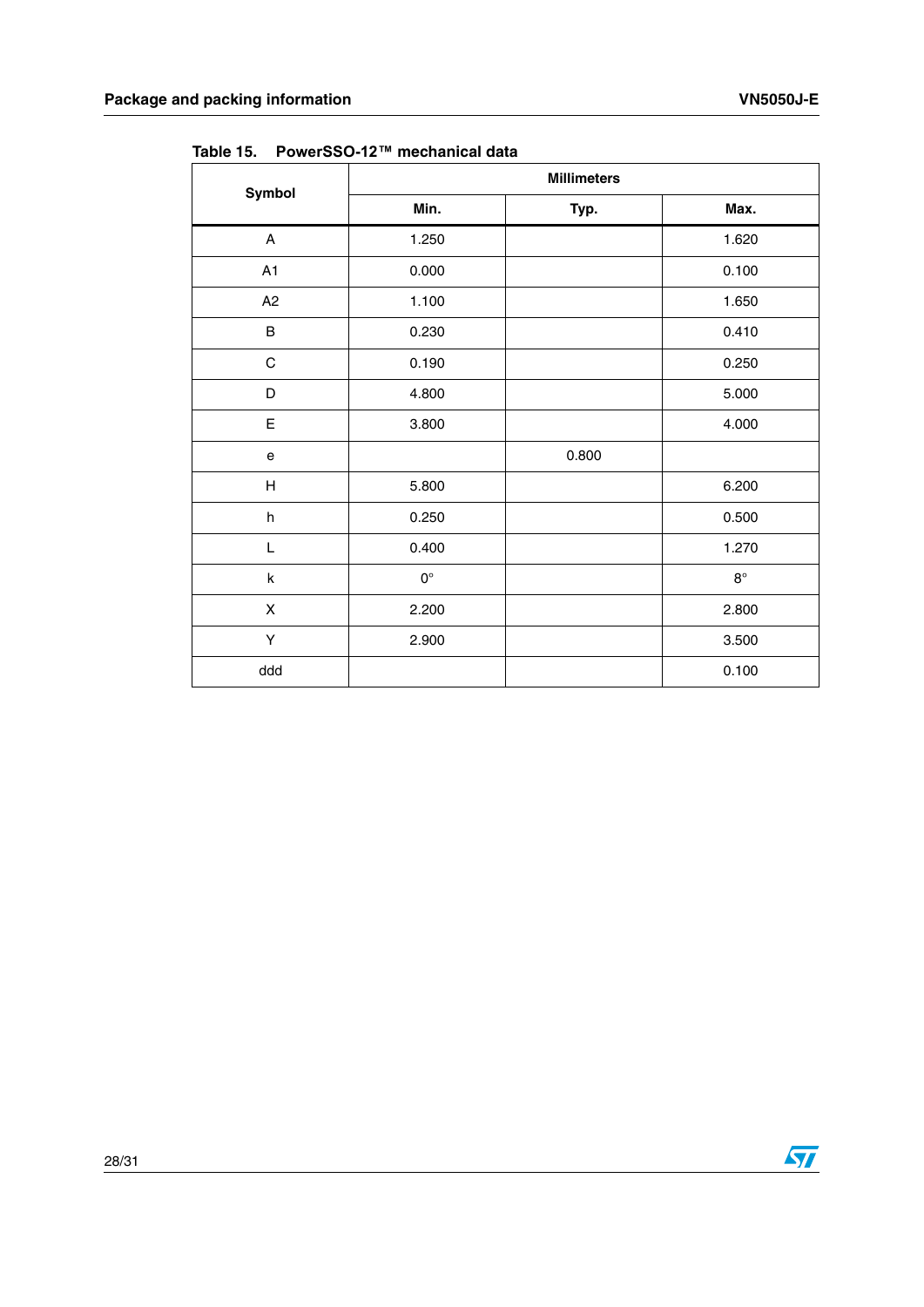### <span id="page-28-0"></span>**5.3 Packing information**

#### <span id="page-28-1"></span>**Figure 35. PowerSSO-12™ tube shipment (no suffix)**



<span id="page-28-2"></span>



 $\sqrt{2}$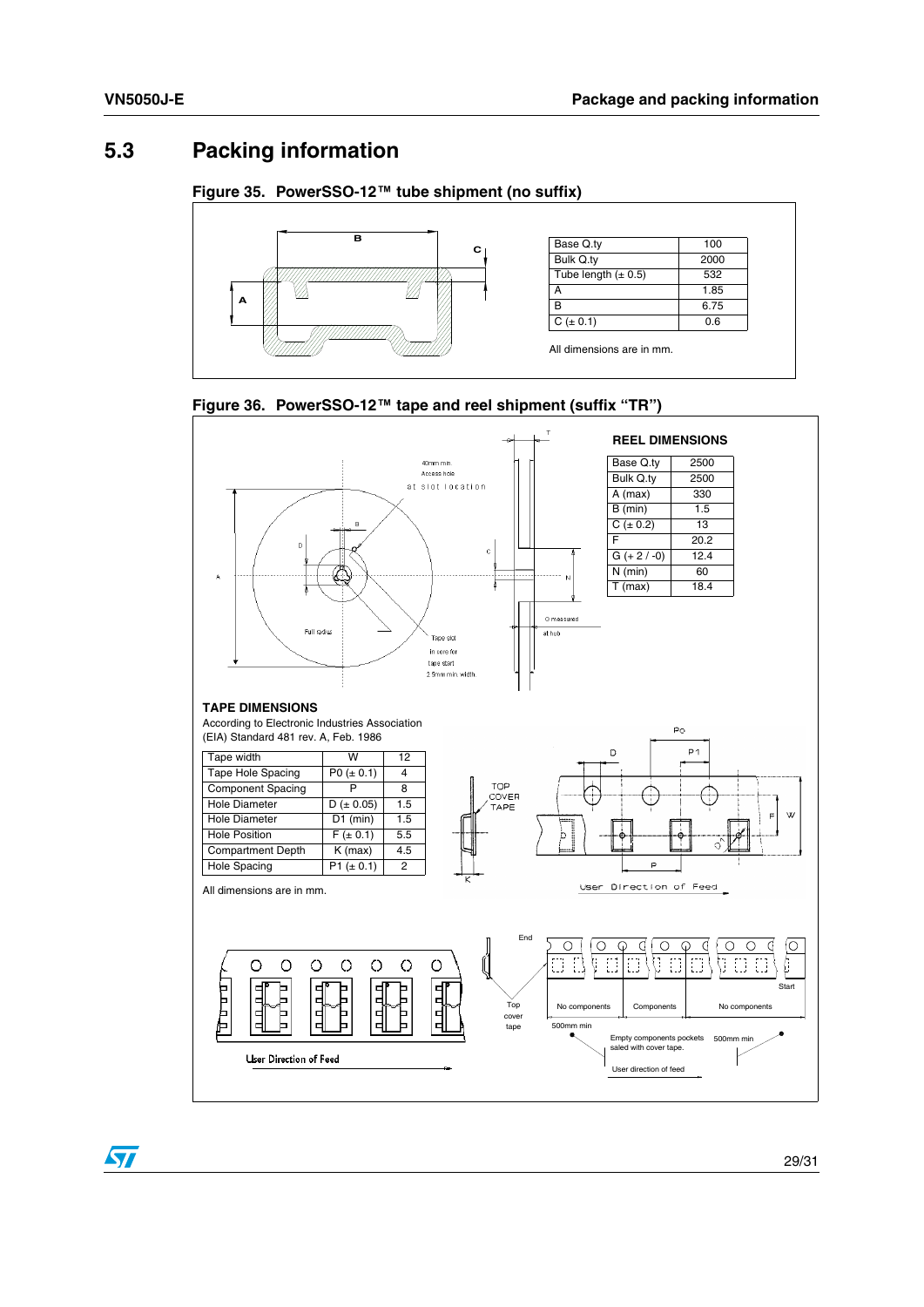# <span id="page-29-0"></span>**6 Revision history**

| Date        | <b>Revision</b> | <b>Changes</b>                                                                                                                                                                                                                                                                                                                                                                                                                                                                                                                                                                                                                |
|-------------|-----------------|-------------------------------------------------------------------------------------------------------------------------------------------------------------------------------------------------------------------------------------------------------------------------------------------------------------------------------------------------------------------------------------------------------------------------------------------------------------------------------------------------------------------------------------------------------------------------------------------------------------------------------|
| 30-Mar-2006 | 1               | Initial release.                                                                                                                                                                                                                                                                                                                                                                                                                                                                                                                                                                                                              |
| 13-Sep-2007 | $\overline{c}$  | Document reformatted and restructured.<br>Contents and lists of tables and figures added.<br>Figure 2: Configuration diagram (top view) updated: pins 1-6-7-<br>12 N.C. (not connected).<br>Table 4: Absolute maximum ratings: EMAX entries updated.<br>Table 13: Electrical transient requirements : Test level values III<br>and IV for test pulse 5b and notes updated.<br>Section 3.5: Maximum demagnetization energy (VCC = 13.5V)<br>added.<br>Figure 33: Thermal fitting model of a single channel HSD in<br>PowerSSO-12™: note added<br>Table 15: PowerSSO-12™ mechanical data : slug dimensions<br>$(X,Y)$ corrected |
| 10-Dec-2007 | 3               | Figure 2: Configuration diagram (top view): added note.<br>Updated Section 4.1: PowerSSO-12™ thermal data:<br>- changed Figure 31: Rthj-amb Vs. PCB copper area in open<br>box free air condition.<br>- changed Figure 32: PowerSSO-12™ thermal impedance<br>junction ambient single pulse.<br>- updated Table 14: Thermal parameter.<br>R1 value changed from 0.6 to 0.7 $\degree$ C/W.<br>R3 value changed from 6.5 to 3 °C/W.<br>R4 values changed from 10/10/9 to 8/8/7 °C/W.<br>C3 value changed from 0.022 to 0.0166 W.s/°C.                                                                                            |
| 25-Sep-2013 | 4               | Updated disclaimer.                                                                                                                                                                                                                                                                                                                                                                                                                                                                                                                                                                                                           |

<span id="page-29-1"></span>

| Table 16. Document revision history |
|-------------------------------------|
|                                     |